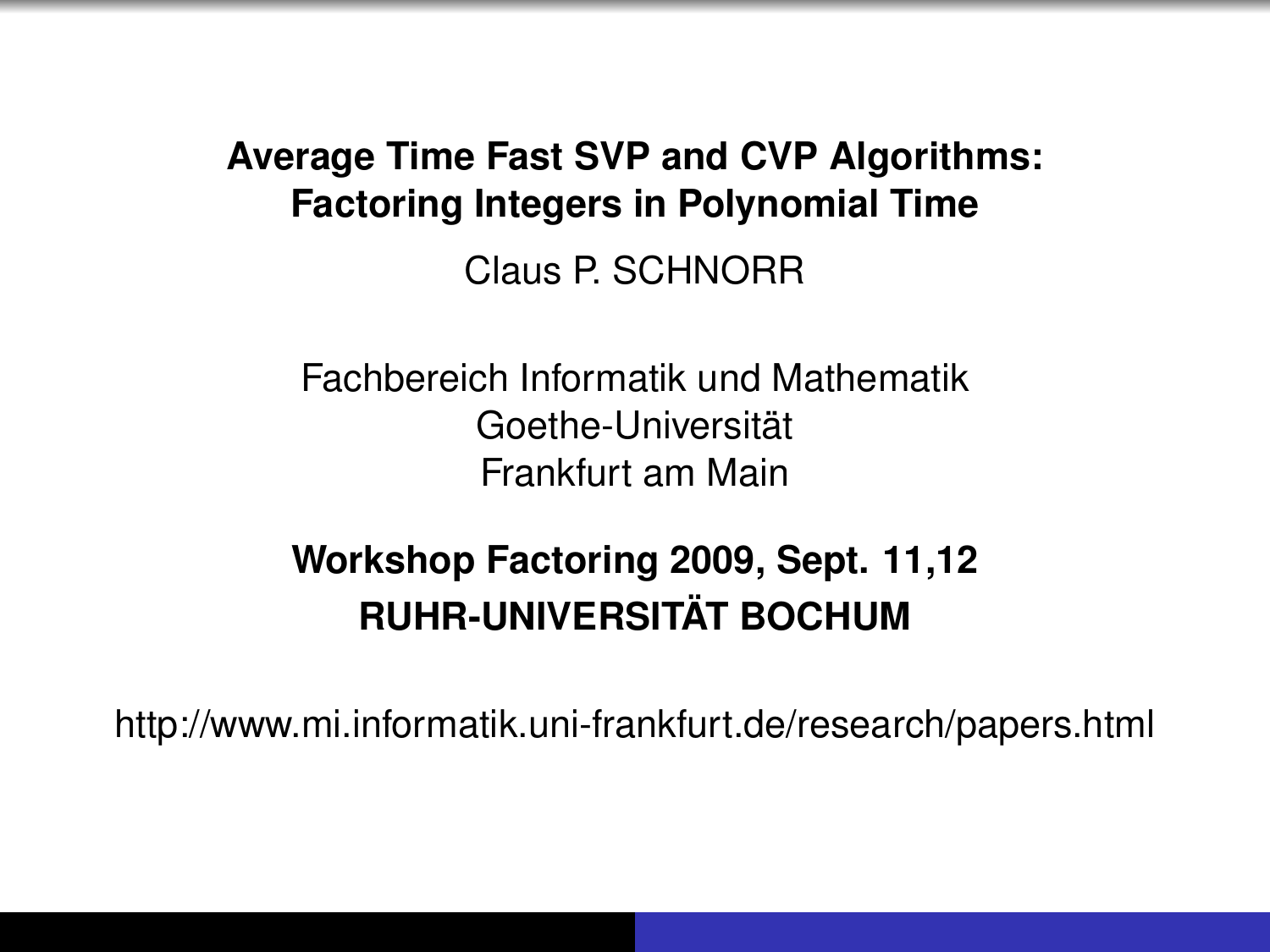- **I** Lattice notation, Time bound of new SVP/CVP algorithm
- **II** Factoring integers via easy CVP solutions
- **III** Outline and partial analysis of the new SVP algorithm

We survey how to use known proof elements and we focus on novel proof elements that are not covered by published work.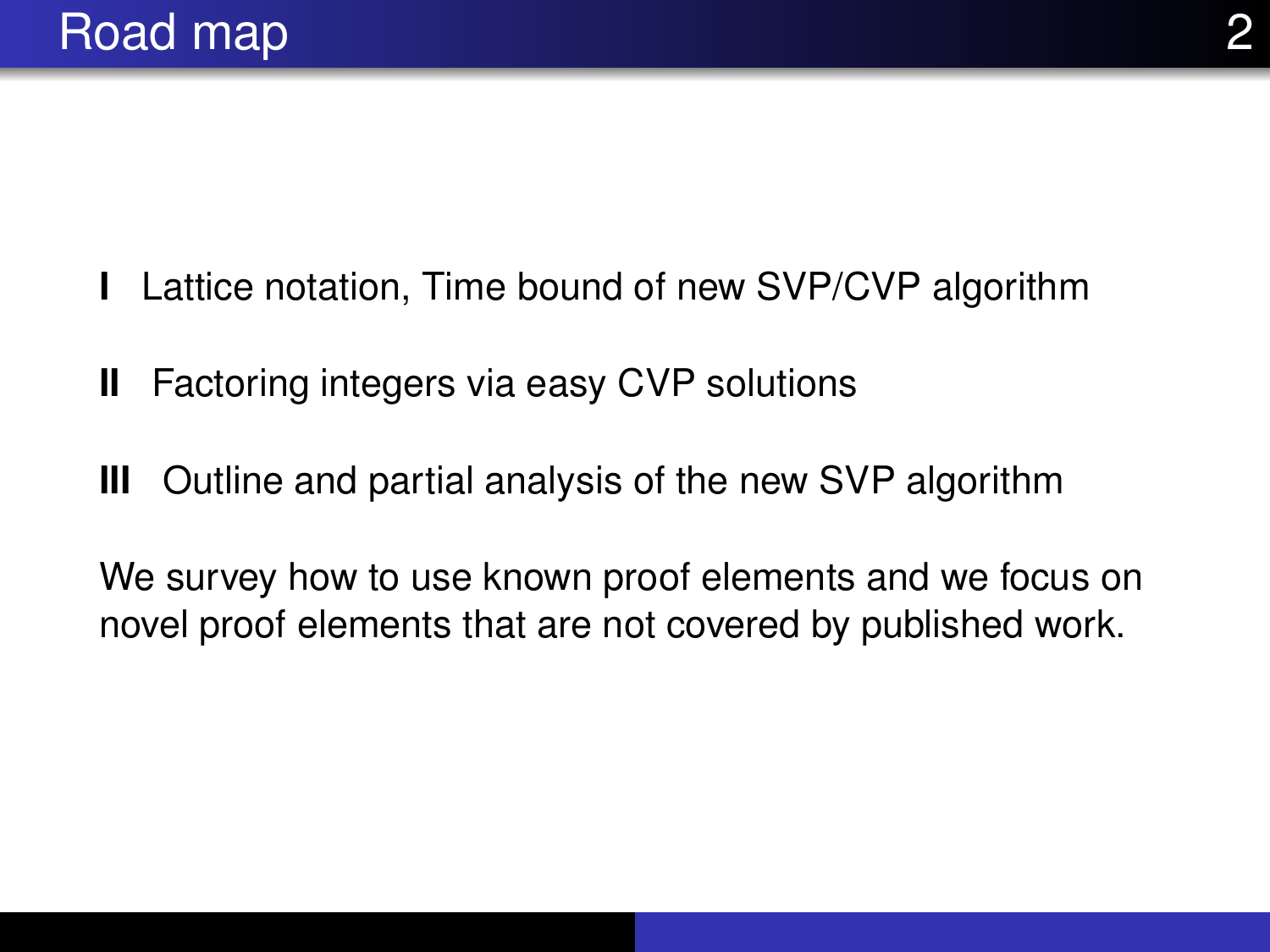$B = [\mathbf{b}_1, \dots, \mathbf{b}_n] \in \mathbb{Z}^{m \times n}$ lattice  $\mathcal{L}(B) = \{Bx \mid x \in \mathbb{Z}^n\}$ norm  $\|\mathbf{x}\| = \langle \mathbf{x}, \mathbf{x} \rangle = (\sum_{i=1}^{m} x_i^1)^{1/2}$ SV-length  $\lambda_1(\mathcal{L}) = \min{\{\|\mathbf{b}\| \mid \mathbf{b} \in \mathcal{L}\setminus\{0\}\}}$ Successive minima λ1, ..., λ*<sup>n</sup>*

*QR*-**decomposition**  $B = QR \subset \mathbb{R}^{m \times n}$  such that

- the GNF geom. normal form  $R = [r_{i,j}] \in \mathbb{R}^{n \times n}$  is uppertriangular,  $r_{i,j} = 0$  for  $j < i$  and  $r_{i,j} > 0$ ,
- $Q \in \mathbb{R}^{m \times n}$  isometric:  $\langle Qx, Qy \rangle = \langle x, y \rangle$ .

**LLL-basis**  $B=$  QR for  $\delta \in (\frac{1}{4})$  $\frac{1}{4}$ , 1](Lenstra, Lenstra, Lovasz 82): 1.  $|r_{i,j}| \leq \frac{1}{2}r_{i,i}$  for all  $j > i$  (size-reduced) 2.  $\delta r_{i,i}^2 \leq r_{i,i+1}^2 + r_{i+1,i+1}^2$  for  $i = 1, \ldots, n-1$ .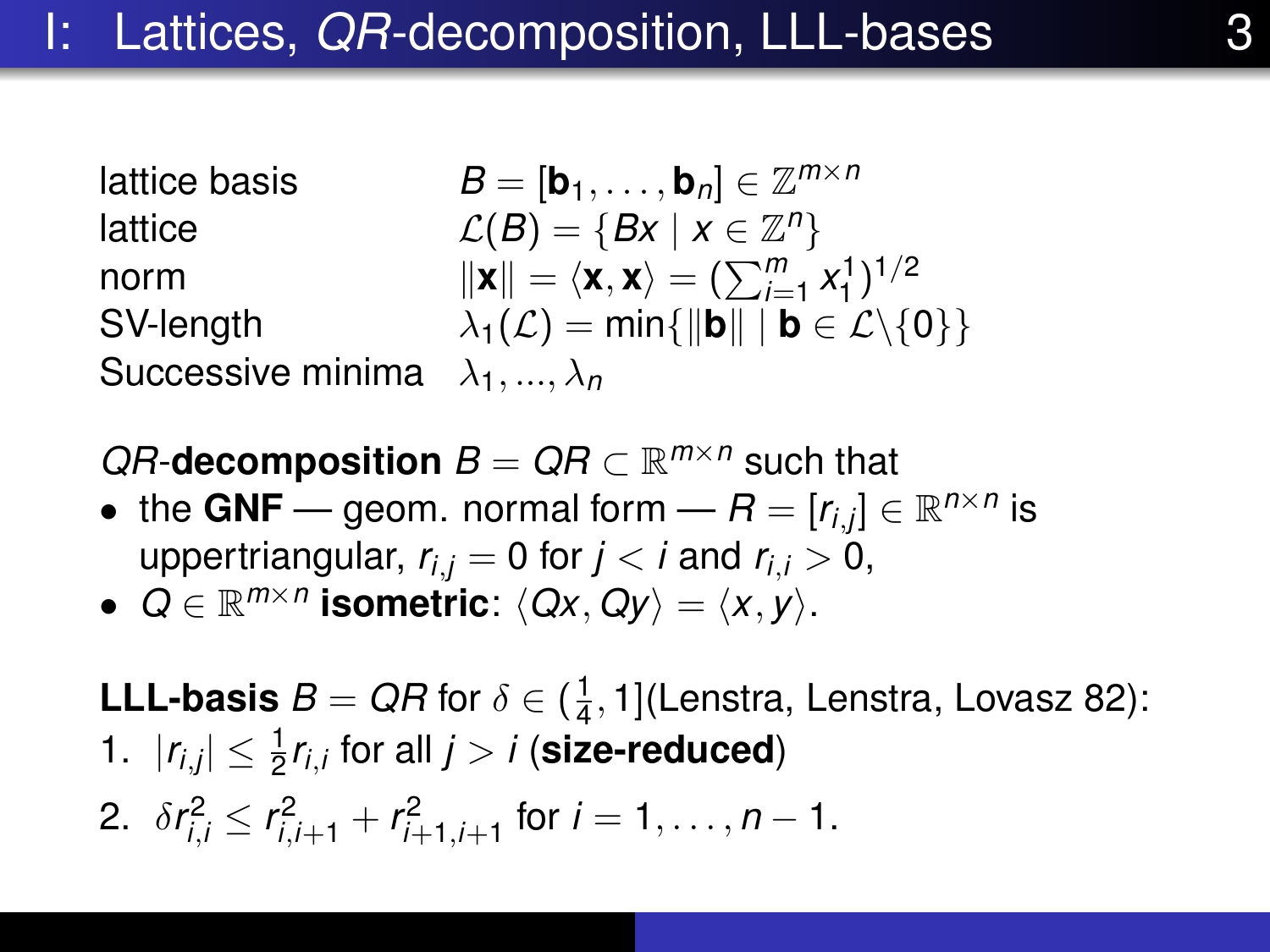### Average time fast SVP algorithm 4

**Def.** The *relative density of L*:  $rd(\mathcal{L}) := \lambda_1 \gamma_n^{-1/2}$  (det  $\mathcal{L}$ )<sup>-1/*n*</sup>  $\mathsf{rd}(\mathcal{L}) = \lambda_1(\mathcal{L})/\max \lambda_1(\mathcal{L}')$  holds for the maximum of  $\lambda_1(\mathcal{L}')$ over all lattices  $\mathcal{L}'$  such that dim  $\mathcal{L} =$  dim  $\mathcal{L}'$  and det  $\mathcal{L} =$  det  $\mathcal{L}'$ . The HERMITE constant  $\gamma_n = \max\{\lambda_1^2/\det(\mathcal{L})^{2/n} \mid \text{dim }\mathcal{L} = n\}.$ 

We always have  $\|\mathbf{b}_1\|^2 = r d(\mathcal{L})^2 \gamma_n (\det \mathcal{L})^{2/n}$ .

**Theorem 4.1 (GSA).** Given a lattice basis such that **i** heorem 4.1 (GSA). Given a lattice basis such that  $||\mathbf{b}_1|| \leq \sqrt{2e\pi} n^b \lambda_1$ ,  $b \geq 0$ , NEW ENUM solves SVP in time  $n^{O(1)} + (O(n^{2b-\varepsilon}))^{\frac{n+1}{4}}$  if  $rd(\mathcal{L}) = n^{-\frac{1}{2}-\varepsilon}, \varepsilon > 0.$ This time bound is polynomial if 2*b* < ε.

**GSA** : Let  $B = QR = Q[r_{i,j}]$  satisfy (for  $r_{i,i} = ||\mathbf{b}_i^*||$ ):  $r_{i,i}^2/r_{i-1,i-1}^2 = q$  for  $i = 2, ..., n$  and some  $q > 0$ .

W.l.o.g. let  $q < 1$ , otherwise  $\|\mathbf{b}_1\| = \lambda_1$ . We outline the proof of Thm 4.1 in part III.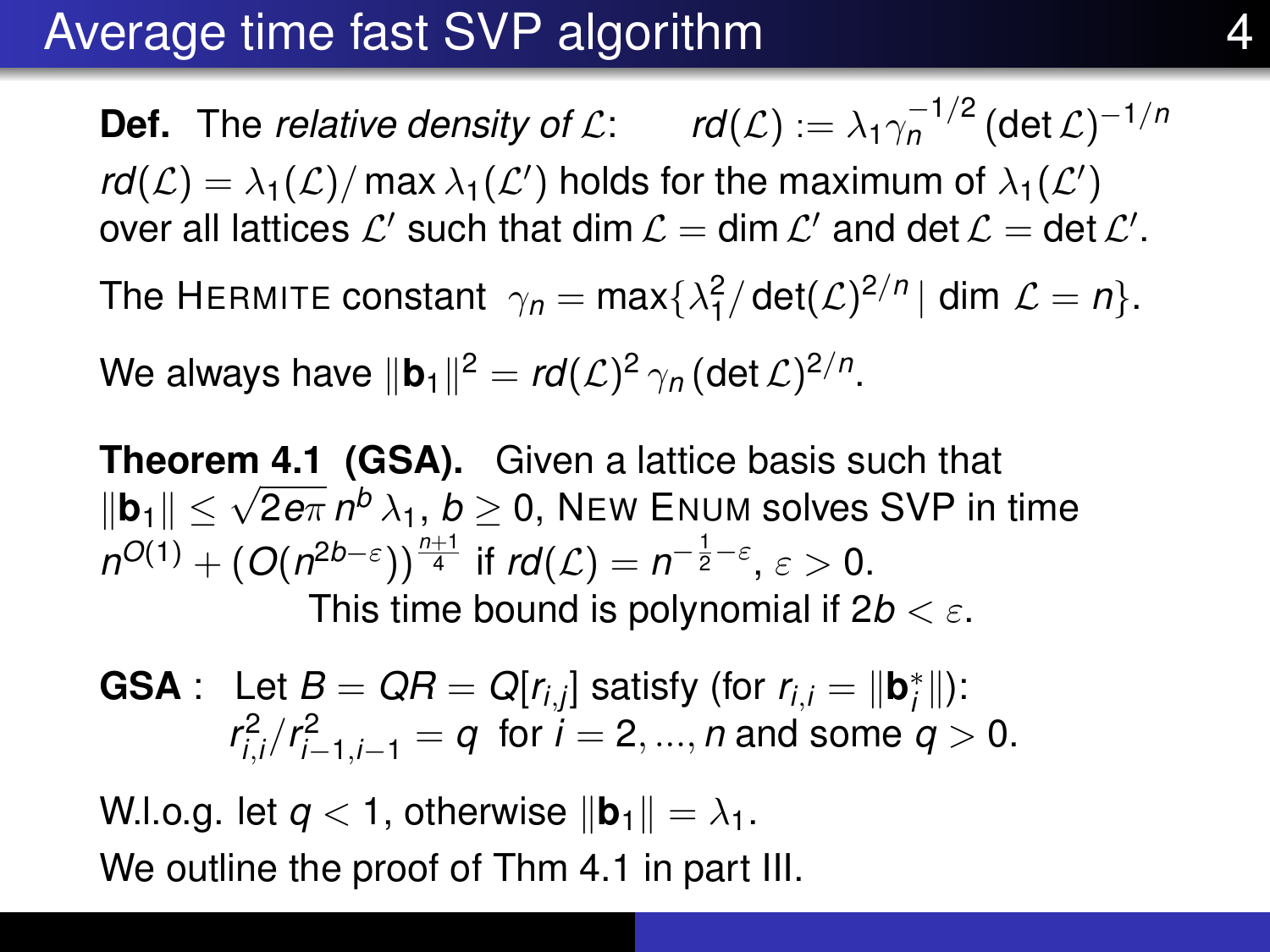**Corollary 6.1 (GSA).** Given  $\mathbf{b}_1 \in \mathcal{L}$ ,  $0 \neq ||\mathbf{b}_1|| = O(\lambda_1)$ , NEW ENUM finds  $\mathbf{b} \in \mathcal{L}$  such that  $\|\mathbf{b} - \mathbf{t}\| = \|\mathcal{L} - \mathbf{t}\|$  in time  $n^{O(1)} + O(\sqrt{1})$  $\overline{n}$  rd(L)  $\Vert \mathcal{L} - \mathbf{t} \Vert^2 \, \lambda_1^{-2}$  $\binom{-2}{1}$  $\frac{n+1}{4}$ .

This time bound is polynomial if

$$
\|\mathcal{L}-\mathbf{t}\|=O(\lambda_1) \text{ and } rd(\mathcal{L})\leq n^{-\frac{1}{2}-\varepsilon} \text{ for } \varepsilon>0.
$$

The required short vector  **can in practice be added to the** basis, extending the lattice by a short vector preserving  $rd(\mathcal{L})$ .

An example will be given in part II for factoring integers using the prime number lattice.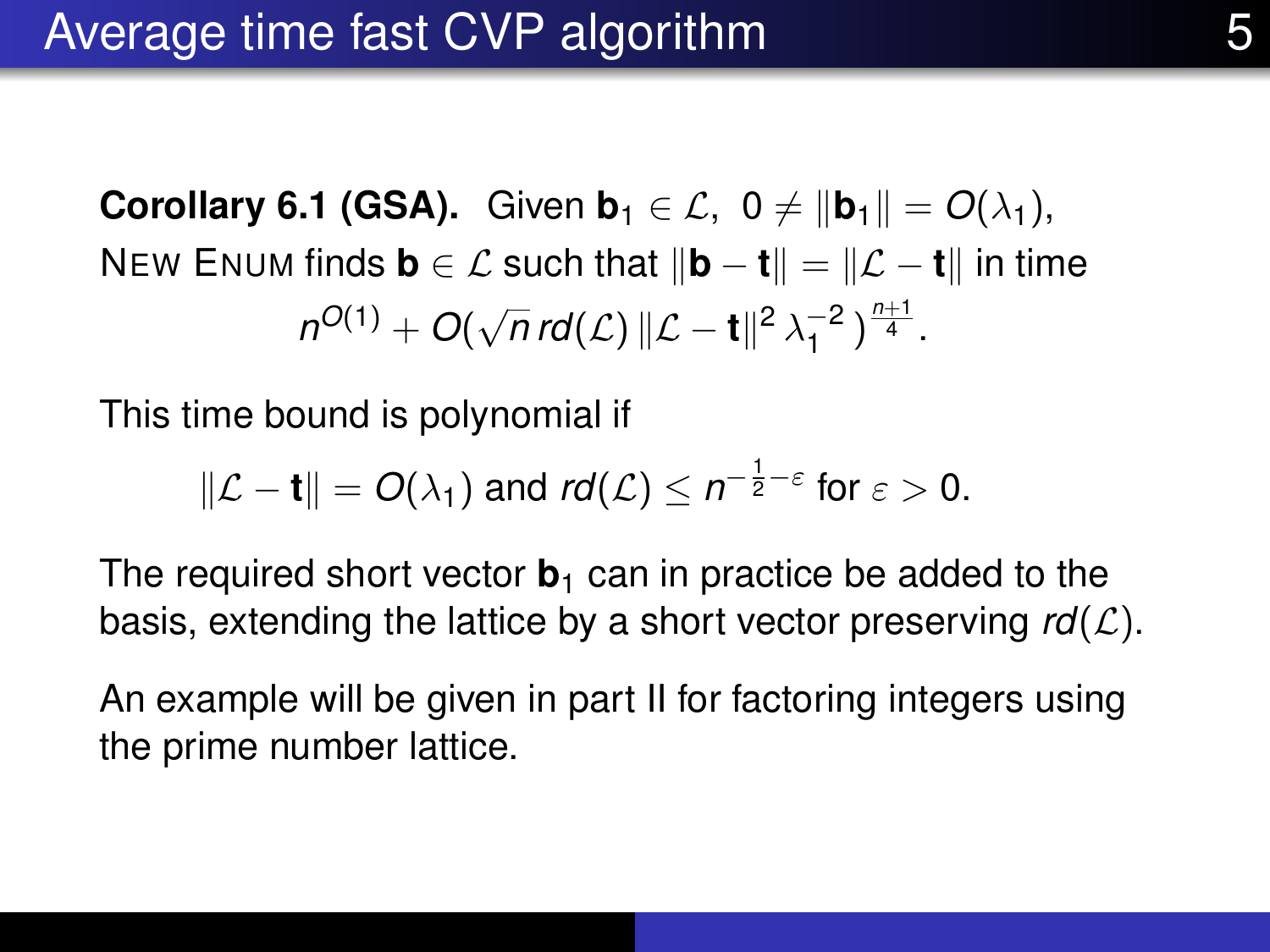### II: Factoring integers via easy CVP solutions

Let *N* be a positive integer that is not a prime power. Let  $\rho_1<\dots<\rho_n$  enumerate all primes less than (ln  $N)^\alpha.$  Then  $n = (\ln N)^\alpha/(\alpha \ln \ln N)(1 + O(1)/\alpha \ln \ln N).$ Let the prime factors *p* of *N* satisfy  $p > p_n$ .

We show how to factor *N* by solving easy CVP's for the prime number lattice  $\mathcal{L}(B)$ , basis matrix  $B = [\mathbf{b}_1, \dots, \mathbf{b}_n] \in \mathbb{R}^{(n+1) \times n}$  :

$$
B = \begin{bmatrix} \sqrt{\ln p_1} & 0 & 0 \\ 0 & \ddots & 0 \\ 0 & 0 & \sqrt{\ln p_n} \\ N^c \ln p_1 & \cdots & N^c \ln p_n \end{bmatrix}, \quad N = \begin{bmatrix} 0 \\ \vdots \\ 0 \\ N^c \ln N' \end{bmatrix},
$$

and the target vector  $\textbf{N} \in \mathbb{R}^{n+1},$  where either  $\textbf{\textit{N}}'= \textbf{\textit{N}}$  or  $N' = Np_{n+j}$  for one of the next *n* primes  $p_{n+j} > p_n$ ,  $j \leq n$ . W.l.o.g. let  $N' = N$  for the analysis.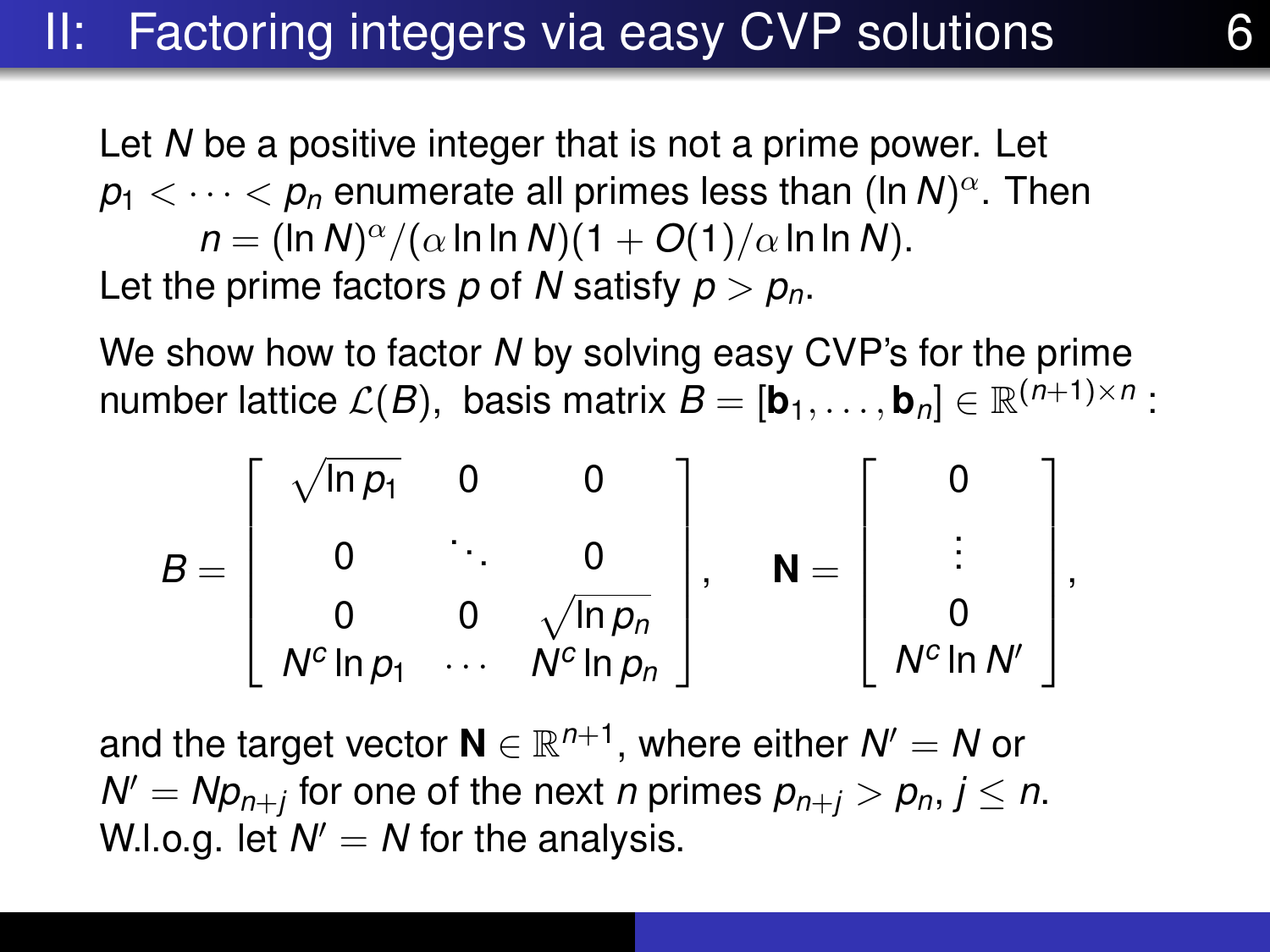We identify the vector  $\mathbf{b} = \sum_{i=1}^n e_i \mathbf{b}_i \in \mathcal{L}(B)$  with the pair  $(u, v)$ of integers  $\prod_{e_j>0}\rho_j^{e_j}$  $\int_j^{e_j},\;\; \mathsf{v}=\prod_{e_j<0}\rho_j^{-e_j}$  $j^{-e_j} \in \mathbb{N}.$ Then *u*, *v* are free of primes larger than  $p_n$  and  $gcd(u, v) = 1$ . We compute vectors  $\textbf{b} = \sum_{i=1}^n e_i \textbf{b}_i \in \mathcal{L}(B)$  close to  $\textbf{N}$  such that  $|u - vN'| < u$ . The prime factorizations  $|u - vN'| = \prod_{i=1}^n \rho_i^{e_i'}$ and of *u* yield a non-trivial relation

$$
\prod_{e_i>0}p_i^{e_i}=\pm\prod_{i=1}^n p_i^{e'_i} \mod N. \hspace{1cm} (7.1)
$$

Given  $n + 1$  independent relations (7.1) we write these relations  $p_0 = -1$  and  $e_{i,j}, e'_{i,j} \in \mathbb{N}$  as  $\prod_{i=0}^n \rho_i^{\mathbf{e}_{i,j}-\mathbf{e}'_{i,j}} = 1 \mod \mathsf{N}$ for  $j = 1, ..., n + 1$ . Any non trivial solution  $z_1, ..., z_{n+1} \in \mathbb{Z}$  of the  $e$ <sub>quations</sub>  $j_{j=1}^{n+1}$  z $_{j}^{}(e_{i,j}-e'_{i,j}^{})=0\mod 2\ \ \text{for}\ i=0,...,n$ solves  $X^2 = Y^2$  mod  $N$  with  $X = \prod_{j=1}^{n+1} \rho_j^{\sum_{i=0}^n z_i \mathbf{e}_{i,j}}$  mod  $N$ ,

$$
Y=\prod_{j=1}^{n+1}p_j^{\sum_{i=0}^n z_i e'_{i,j}} \mod N.
$$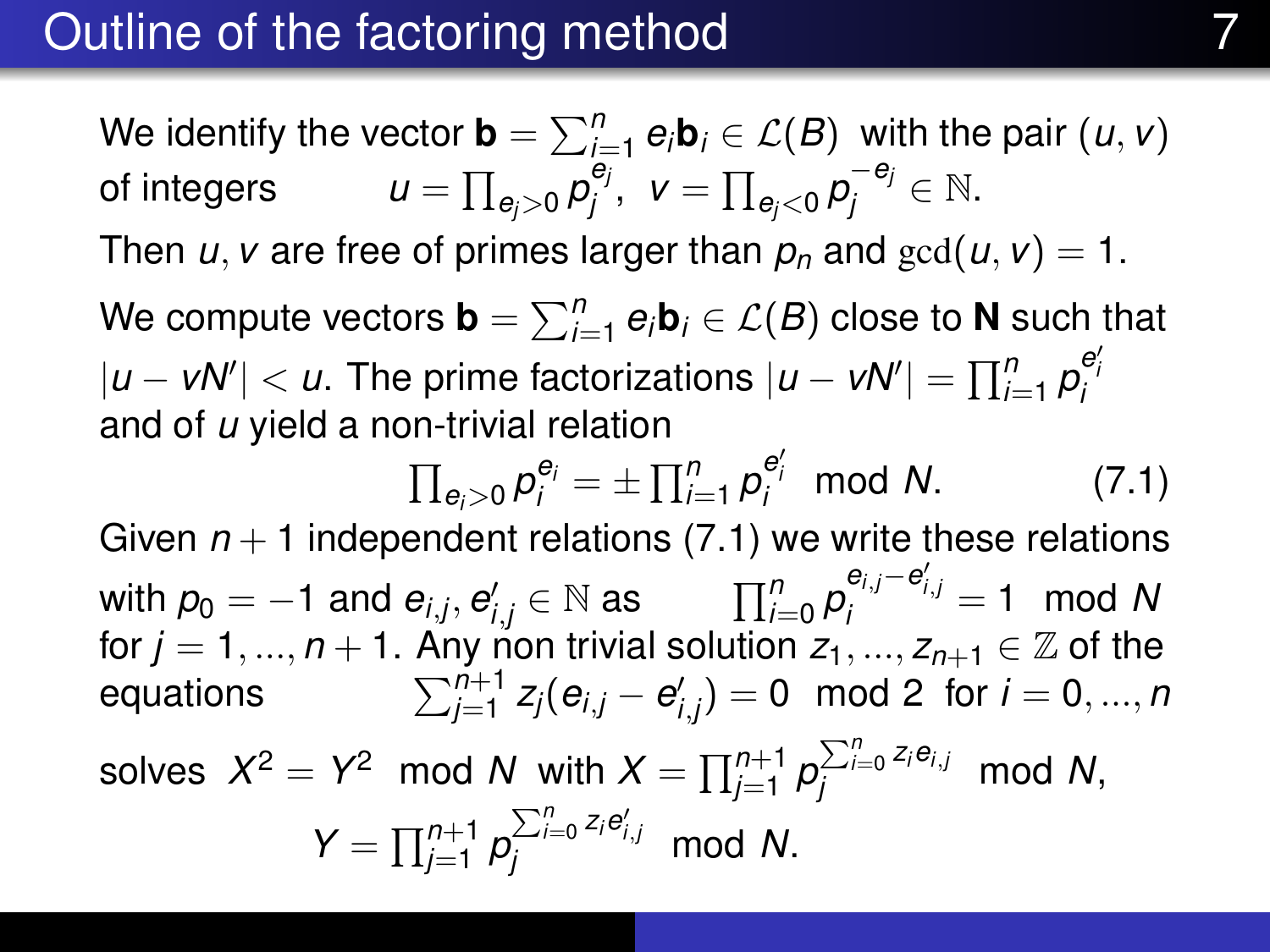**Lemma** If 
$$
|u - vN'| = o(N^c)
$$
,  $v = \Theta(N^{c-1})$ ,  $e_1, ..., e_n \in \{0 \pm 1\}$   
then  $||\mathbf{b} - \mathbf{N}||^2 = (2c - 1) \ln N + \ln(p_{n+j}) + \Theta(|u - vN'|^2 (N/N')^2)$ .  
**Proof.** We see from  $e_1, ..., e_n \in \{0 \pm 1\}$  that  
 $||\mathbf{b} - \mathbf{N}||^2 = \ln u + \ln v + N^{2c} |\ln \frac{u}{\sqrt{N'}}|^2$ .  
Clearly,  $v = \Theta(N^{c-1})$ ,  $|u - vN'| = o(N^c)$  implies  
 $\ln u + \ln v = (2c - 1) \ln N + \ln(N'/N) + \Theta(1)$ .

Moreover

$$
|\ln \frac{u}{vN'}| = |\ln (1 + \frac{u - vN'}{vN'})| = \frac{|u - vN'|}{vN'}(1 + o(1)) = \Theta(\frac{|u - vN'|}{N^{c-1}N'}).
$$

Combining these equations proves the claim.

**Theorem 7.2** 
$$
\|\mathbf{b} - \mathbf{N}\|^2 \le (2c - 1) \ln N + 2\delta \ln p_n \text{ implies}
$$

$$
|u - vN'| \le p_n^{\frac{1}{\alpha} + \delta + o(1)}.
$$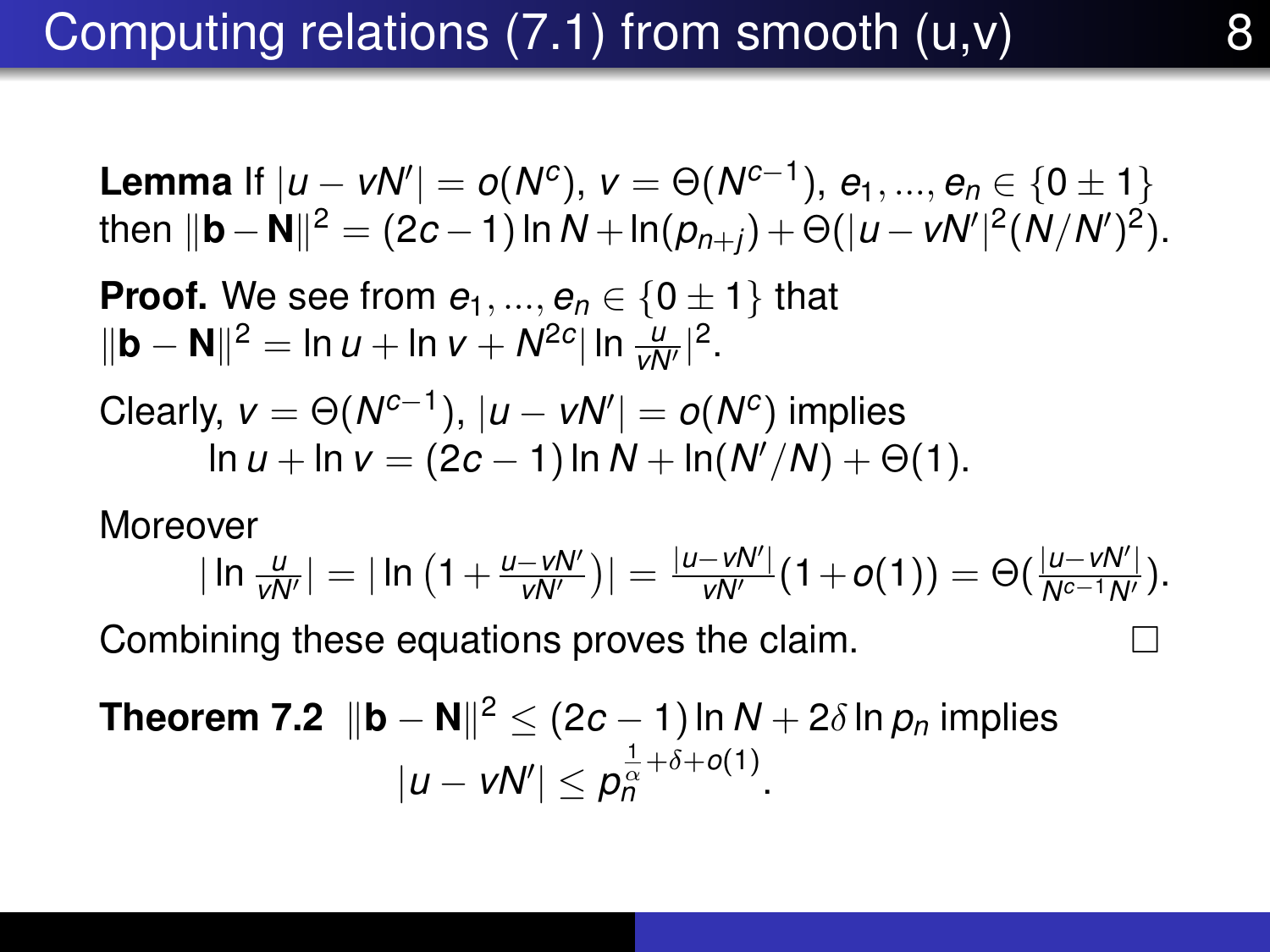An integer *z* is called *y -smooth*, if all prime factors *p* of *z* satisfy  $\rho \leq$   $y$ . Let  $N'$  be either  $N$  or  $Np_{n+j}$  for one of the next  $n$  primes  $p_{n+i} > p_n$ . We denote

 $M_{\alpha,\text{c},N} = \left\{ (u, v) \in \mathbb{N}^2 \middle| \begin{array}{l} u \leq N^c, |u - vN'| = 1, N^{c-1}/2 < v < N^{c-1} \\ u, v \text{ are squarefree and (ln N)} \leq N^{c} \end{array} \right\}$  $u \le N^c$ ,  $|u - v/v'| = 1$ ,  $N^{c-1}/2 < v < N^{c-1}$ <br> *u*, *v* are squarefree and  $(\ln N)^{\alpha}$  – smooth

**Theorem 7.4 [S93]** If the equation  $|u - \frac{u}{N} \leq 1$  is for random u of order N<sup>c</sup> nearly statistically independent from the event that  $u$ ,  $\lceil u/N \rceil$  are squarefree and (ln  $N)^\alpha$ -smooth then  $\#M_{\alpha,c,N} = N^{\varepsilon+o(1)}$  holds if  $\alpha > \frac{2c-1}{c-1}, c > 1$ .

We will use this theorem for  $c = \ln N$  and  $\alpha > 4$ .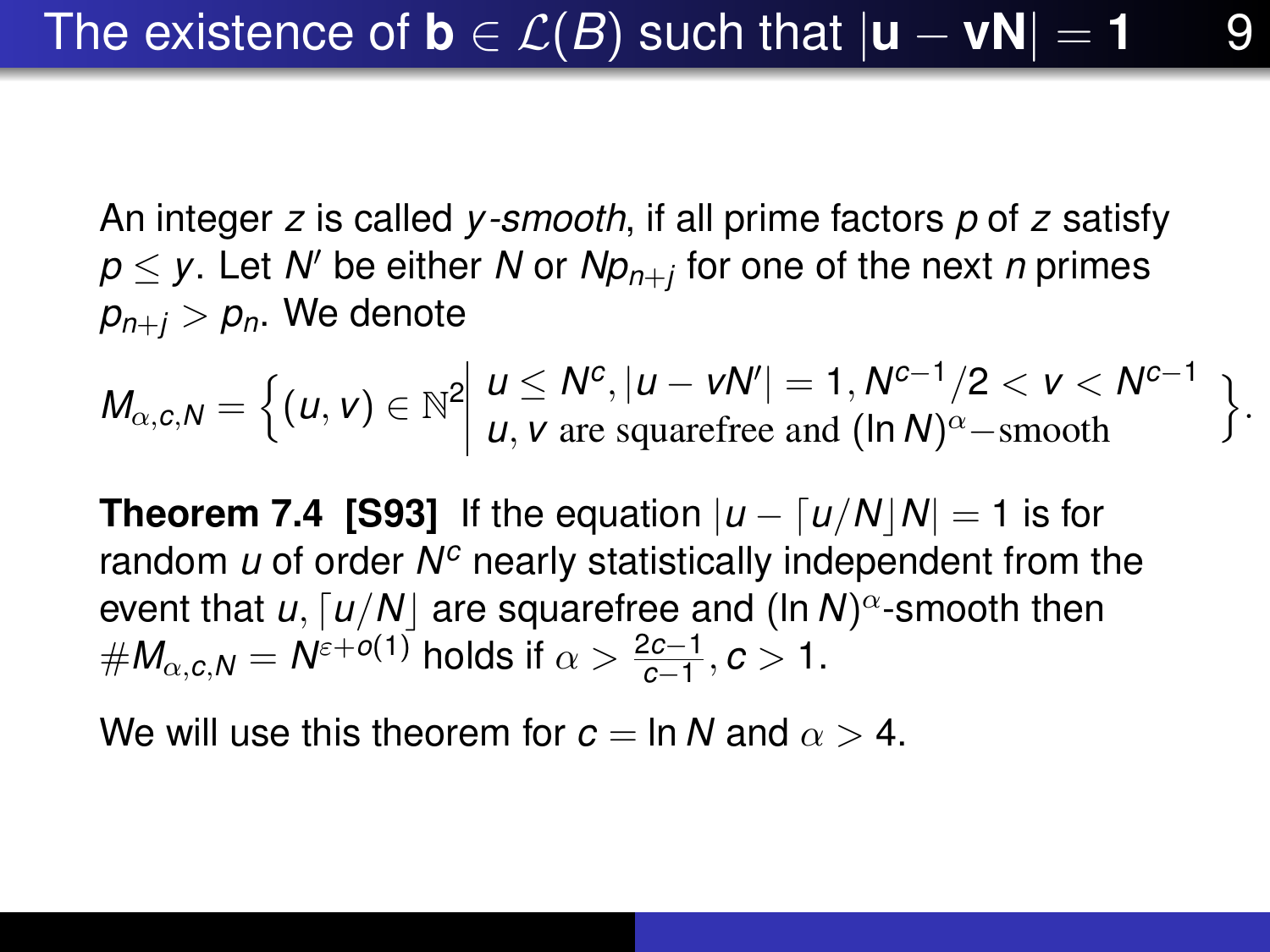## Vectors  $\mathbf{b} \in \mathcal{L}$  closest to **N** yield relations (7.1) 10

**Theorem 7.5** The vector  $\mathbf{b} = \sum_{i=1}^{n} e_i \mathbf{b}_i \in \mathcal{L}(B)$  closest to **N** provides a non-trivial relation (7.1) provided that  $M_{\alpha, c, N} \neq \emptyset$ .

**Theorem 7.6** If  $M_{\alpha,c,N} \neq \emptyset$  for  $c = \ln N$  and  $\alpha > 4$  then we can minimize  $\Vert \mathcal{L}(B) - \mathbf{N} \Vert$  in polynomial time under GSA given  $\mathbf{b} \in \mathcal{L}(B)$  such that  $0 \neq ||\mathbf{b}|| = O(\lambda_1)$ .

It follows from  $M_{\alpha,c,N}\neq \emptyset$  for  $\mathcal{N}'\in\{\mathcal{N},\mathcal{N}\!\rho_{n+j}\}$  that

kL − **N**k <sup>2</sup> ≤ (2*c* − 1)ln *N* <sup>0</sup> + 1 = (2*c* − 1 + *o*(1))ln *N*. Lemma 5.3 of [MG02] proves that  $\lambda_1^2 \geq 2c \ln N - \Theta(1)$ *Claim*  $\lambda_1^2 = 2c \ln N + O(1)$ .

$$
rd(\mathcal{L}) = \lambda_1/(\sqrt{\gamma_n}(\det \mathcal{L})^{\frac{1}{n}}) \lesssim \left(\frac{2e\pi 2c\ln N}{(\ln N)^{\alpha}}\right)^{\frac{1}{2}}
$$
  
=  $O(c \ln N)^{(1-\alpha)/2} = O((\ln N)^{1-\alpha}).$ 

Moreover, we have for  $c = \ln N$ ,  $\alpha > 4$  and  $\varepsilon = \frac{1}{2} - 1/\alpha > 0$  that

$$
n^{-\frac{1}{2}-\varepsilon}=n^{-1+1/\alpha}\approx(\alpha\ln\ln N)^{1-1/\alpha}(\ln N)^{1-\alpha}>r d(\mathcal{L}).
$$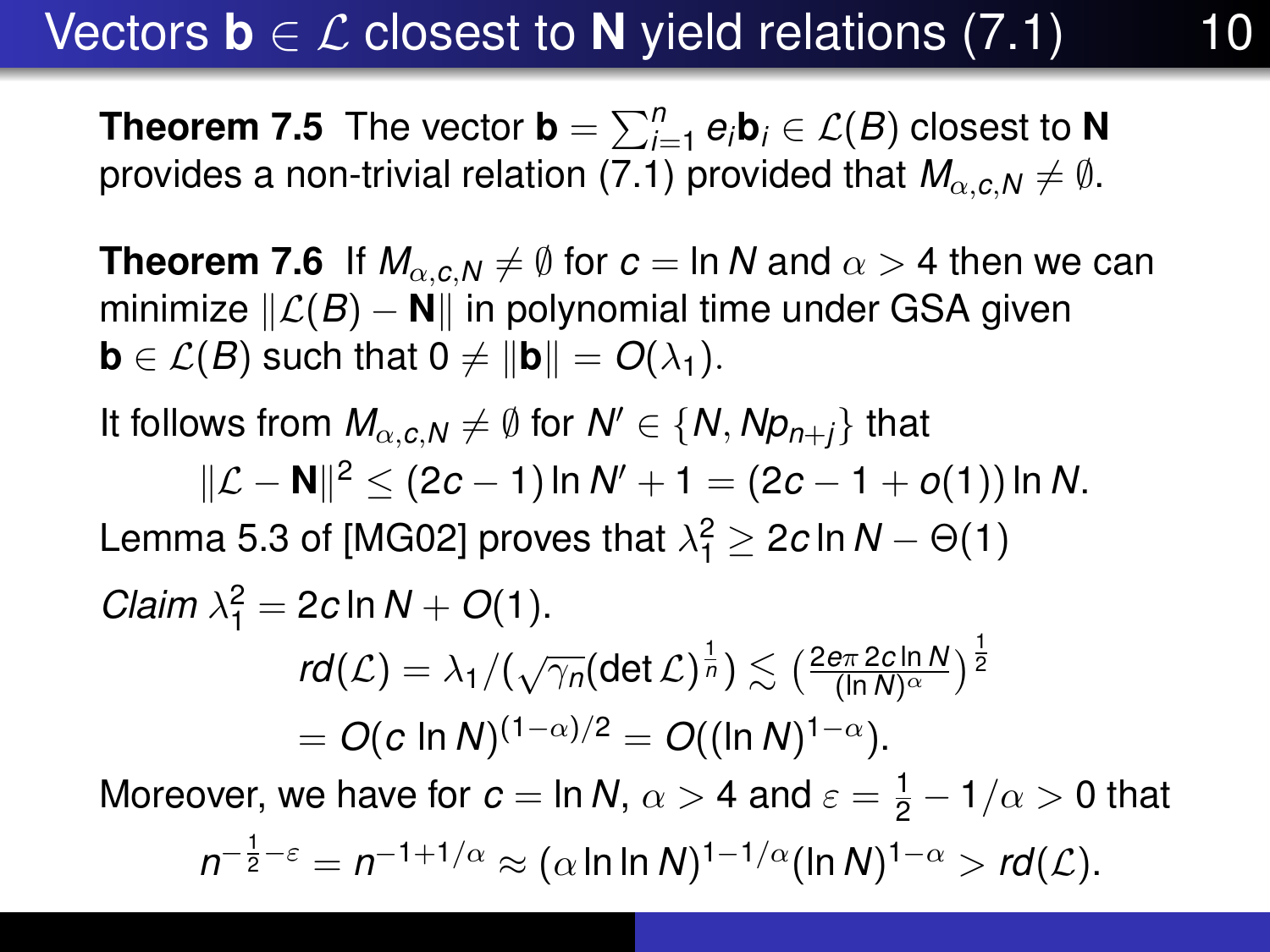We extend the prime number basis  $B$  and  $\mathcal{L}(B)$  by a nearly shortest lattice vector of the extended lattice, preserving  $rd(\mathcal{L})$ ,  $det(\mathcal{L})$  and the structure of the lattice.

We extend the prime base by a prime  $\bar{p}_{n+1}$  of order  $\Theta(N^c)$  such that  $|u - \bar{p}_{n+1}| = O(1)$  holds for a squarefree (ln  $N)^\alpha$ -smooth  $u$ .  $\textsf{T}$ hen  $\| \sum_i e_i \mathsf{b}_i - \mathsf{b}_{n+1} \|^2 = 2c \ln N + O(1)$  holds for  $u = \prod_i \rho_i^{\mathsf{e}_i}$ the additional basis vector  $\mathbf{b}_{n+1}$  corresponding to  $\bar{p}_{n+1}$ . the additional basis vector  $\mathbf{b}_{n+1}$  corresponding to  $\bar{p}_{n+1}.$ <br> $\sum_i e_i \mathbf{b}_i - \mathbf{b}_{n+1}$  is a nearly shortest vector of  $\mathcal{L}(\mathbf{b}_1, ..., \mathbf{b}_{n+1}).$ 

**Efficient construction of**  $\bar{p}_{n+1}$ . Generate *u* at random and test the nearby  $\bar{p}$  for primality. If the density of primes near the *u* is not exceptionally small  $\bar{p}_{n+1}$  and  $\mathbf{b}_{n+1}$  can be found in probabilistic polynomial time. A single  $\bar{p}_{n+1}$  can be used to solve all CVP's for the factorization of all integers of order Θ(*N*).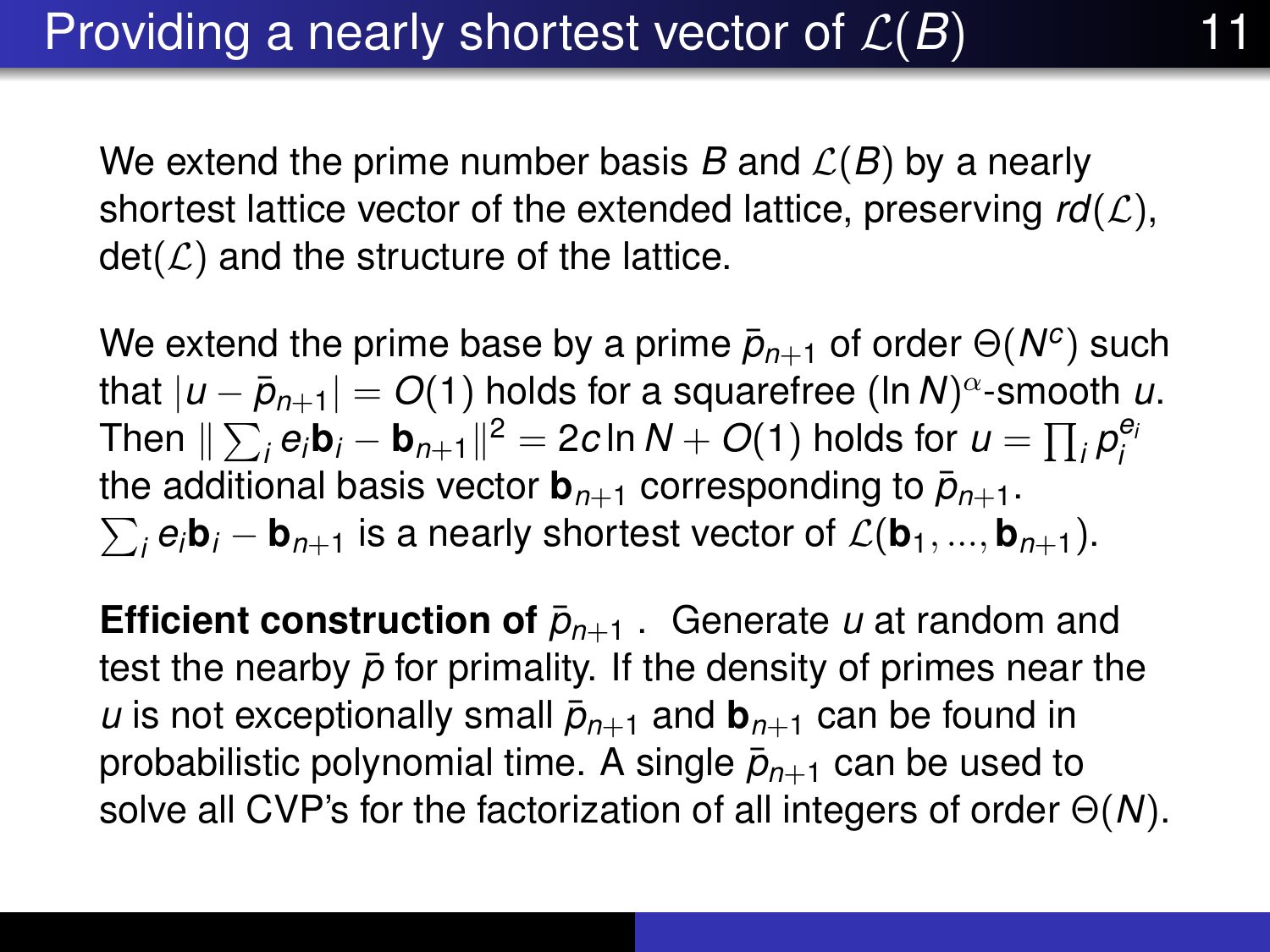Let  $\pi_t$  : span $(\mathbf{b}_1, ..., \mathbf{b}_n) \rightarrow \text{span}(\mathbf{b}_1, ..., \mathbf{b}_{t-1})^{\perp}$  for  $t = 1, ..., n$ denote the orthogonal projections and let  $\mathcal{L}_t = \mathcal{L}(\mathbf{b}_1, ..., \mathbf{b}_{t-1}).$ 

 ${\sf Stage}\left({\sf u}_{\sf t},...,{\sf u}_{\sf n}\right)$  of ENUM.  ${\sf b}:=\sum_{i=t}^n\iota_i{\sf b}_i\in{\cal L}$  and  $u_t$ , ...,  $u_n \in \mathbb{Z}$  are given. The stage searches exhaustively for all *u*<sub>t</sub>, ..., *u*<sub>*n*</sub> ∈ ℤ are given. The stage searches exhaustively for all  $\sum_{i=1}^{t-1} u_i$  **b**<sub>*i*</sub> ∈ *L* such that  $||\sum_{i=1}^{n} u_i$  **b**<sub>*i*</sub>  $||^2 \leq A$  holds for a given  $\sum_{i=1}^{t-1} u_i \mathsf{b}_i \in \mathcal{L}$  such that  $\Vert \sum_{i=1}^n u_i \mathsf{b}_i \Vert^2 \leq A$  holds for a given upper bound  $A \geq \lambda_1^2$ . We have

$$
\|\sum_{i=1}^n u_i \mathbf{b}_i\|^2 = \|\zeta_t + \sum_{i=1}^{t-1} u_i \mathbf{b}_i\|^2 + \|\pi_t(\mathbf{b})\|^2.
$$

where  $\zeta_t := \mathbf{b} - \pi_t(\mathbf{b}) = \boldsymbol{Q} \mathbf{v}_t \in \mathrm{span}\, \mathcal{L}_t$  is the orthogonal projection in span  $\mathcal{L}_t$  of the given  $\mathbf{b} = \sum_{i=t}^n u_i \mathbf{b}_i$  and  $\mathbf{v}_t=(v_1,...,v_{t-1},0^{n-t+1})^t$  for  $v_i=\sum_{i=t}^n r_{i,j}u_j$ . Stage  $(u_t,...,u_n)$ exhaustively enumerates  $\mathcal{B}_{t-1}(\zeta_t,\rho_t)\cap\mathcal{L}_t,$  the intersection of the lattice  $\mathcal{L}_t$  and the sphere  $\mathcal{B}_{t-1}(\zeta_t,\rho_t)\subset \mathrm{span}\, \mathcal{L}_t$  of dimension  $t-1$  with radius  $\rho_t := (A - \|\pi_t(\mathbf{b})\|^2)^{1/2}$  and center  $\zeta_t.$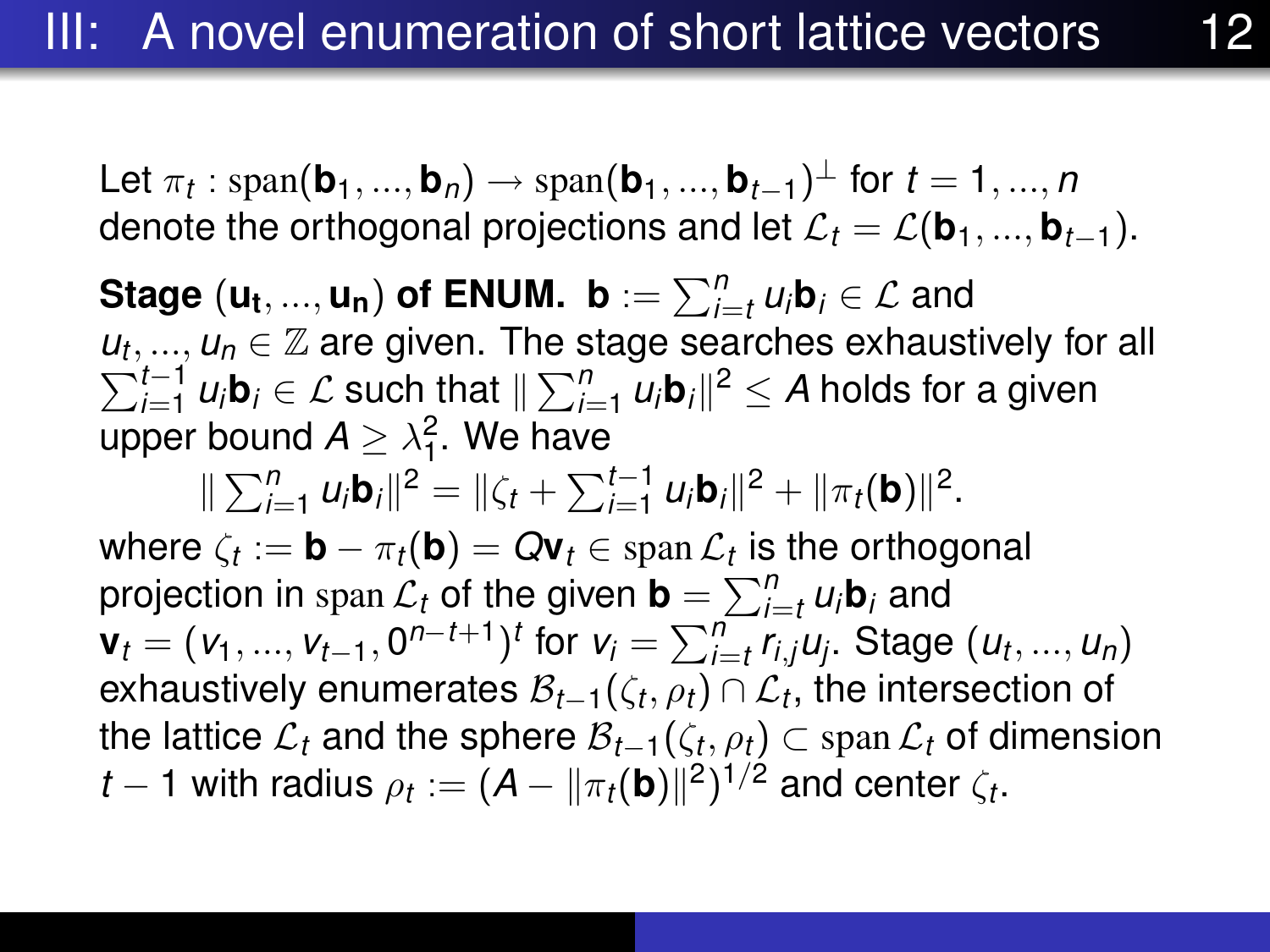The Gaussian volume heuristics estimates  $|\mathcal{B}_{t-1}(\zeta_t,\rho_t) \cap \mathcal{L}_t|$ for  $t > 1$  to

$$
\beta_t =_{def} \text{vol } \mathcal{B}_{t-1}(\zeta_t, \rho_t) / \det \mathcal{L}_t.
$$

Here  $vol B_{t-1}(\zeta_t, \rho_t) = V_{t-1} \rho_t^{t-1}, \quad V_{t-1} = \pi^{\frac{t-1}{2}} / (\frac{t-1}{2})$  $\frac{-1}{2}$ )! is the volume of the unit sphere of dimension  $t - 1$ ,

$$
\det \mathcal{L}_t = \prod_{i=1}^{t-1} r_{i,i}, \ \rho_t^2 := A - ||\pi_t(\sum_{i=t}^n u_i \mathbf{b}_i)||^2.
$$

We call  $\beta_t$  the **success rate** of stage  $(u_t, ..., u_n)$ .

If  $\zeta_t$  mod  $\mathcal{L}_t$  is uniformly distributed over

$$
\{\sum_{i=1}^{t-1} r_i \mathbf{b}_i \,|\, 0 \leq r_1, ..., r_{t-1} < 1\}
$$

then  $\mathrm{E}_{\zeta_t}[\ |\mathcal{B}_{t-1}(\zeta_t,\rho_t) \cap \mathcal{L}_t|\ ] = \beta_t,$  where  $\mathsf{E}_{\zeta_t}$  refers to a random  $\zeta_t$  mod  $\mathcal{L}_t.$  This holds because 1/ det  $\mathcal{L}_t$  is the number of lattice points of  $\mathcal{L}_t$  per volume in  $\operatorname{span}\mathcal{L}_t.$  The formal analysis of NEW ENUM by Theorem 4.1 uses a proven version of the volume heuristics without assuming that  $\zeta_t$  mod  $\mathcal{L}_t$  is random.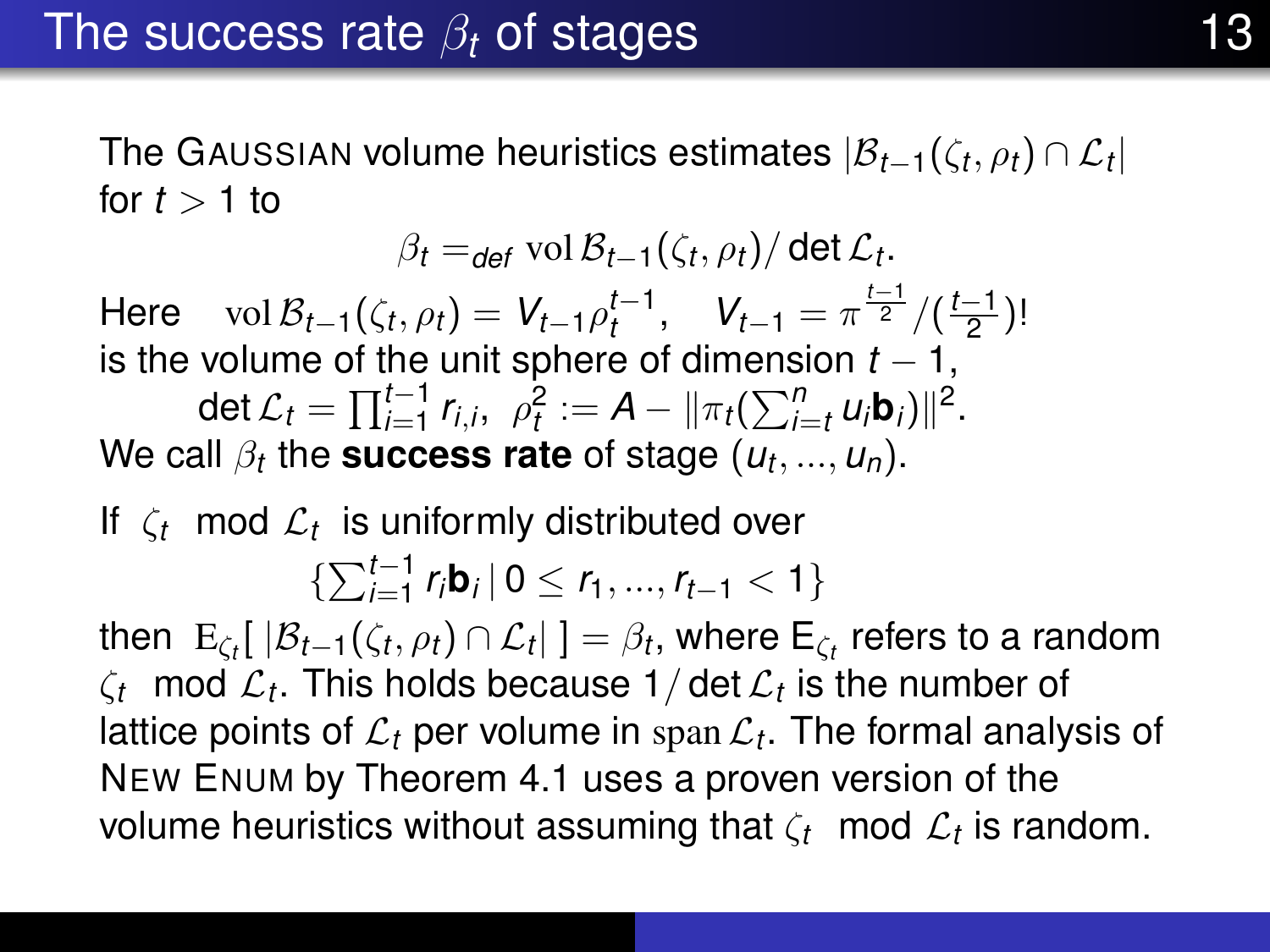### Outline of New Enum for SVP

INPUT LLL-basis  $B = QR \in \mathbb{Z}^{m \times n}$ ,  $R \in \mathbb{R}^{n \times n}$ ,  $A := \frac{n}{4} (\det B^t B)^{2/n}$ , OUTPUT a sequence of  $\mathbf{b} \in \mathcal{L}(B)$  of decreasing length  $\|\mathbf{b}\|^2 \leq A$  terminating with  $\|\mathbf{b}\| = \lambda_1$ . 1.  $s := 1$ .  $L<sub>s</sub> := \emptyset$ , (we call *s* the *level*) 2. *Perform algorithm* ENUM *[SE94] pruned to stages with* β*<sup>t</sup>* ≥ 2 −*s* : Upon entry of stage  $(u_t, ..., u_n)$  compute  $\beta_t$ . If  $\beta_t < 2^{-s}$  delay this stage and store (β*<sup>t</sup>* , *u<sup>t</sup>* , ..., *un*) in the list *L<sup>s</sup>* of *delayed stages* If  $\beta_t \geq 2^{-s}$  perform stage  $(u_t, ..., u_n)$  on level *s*, and as soon as some non-zero  $\textbf{b} \in \mathcal{L}$  of length  $\| \textbf{b} \|^2 \leq A$  has been found give out **b** and set  $A := ||\mathbf{b}||^2 - 1$ .

3.  $L_{s+1} := \emptyset$ , perform the stages  $(u_t, ..., u_n)$  of  $L_s$  with  $\beta_t \geq 2^{-s-1}$ in increasing order of  $t$  and for fixed  $t$  in order of decreasing  $\beta_t.$ Collect the appearing substages  $(u_{t'},...,u_t,...,u_n)$ with  $\beta_{t'} < 2^{-s-1}$  in  $L_{s+1}$ .

4. IF 
$$
L_{s+1} \neq \emptyset
$$
 THEN  $[s := s + 1, \text{GO TO 3}]$  **ELSE** *terminate by exhaustion.*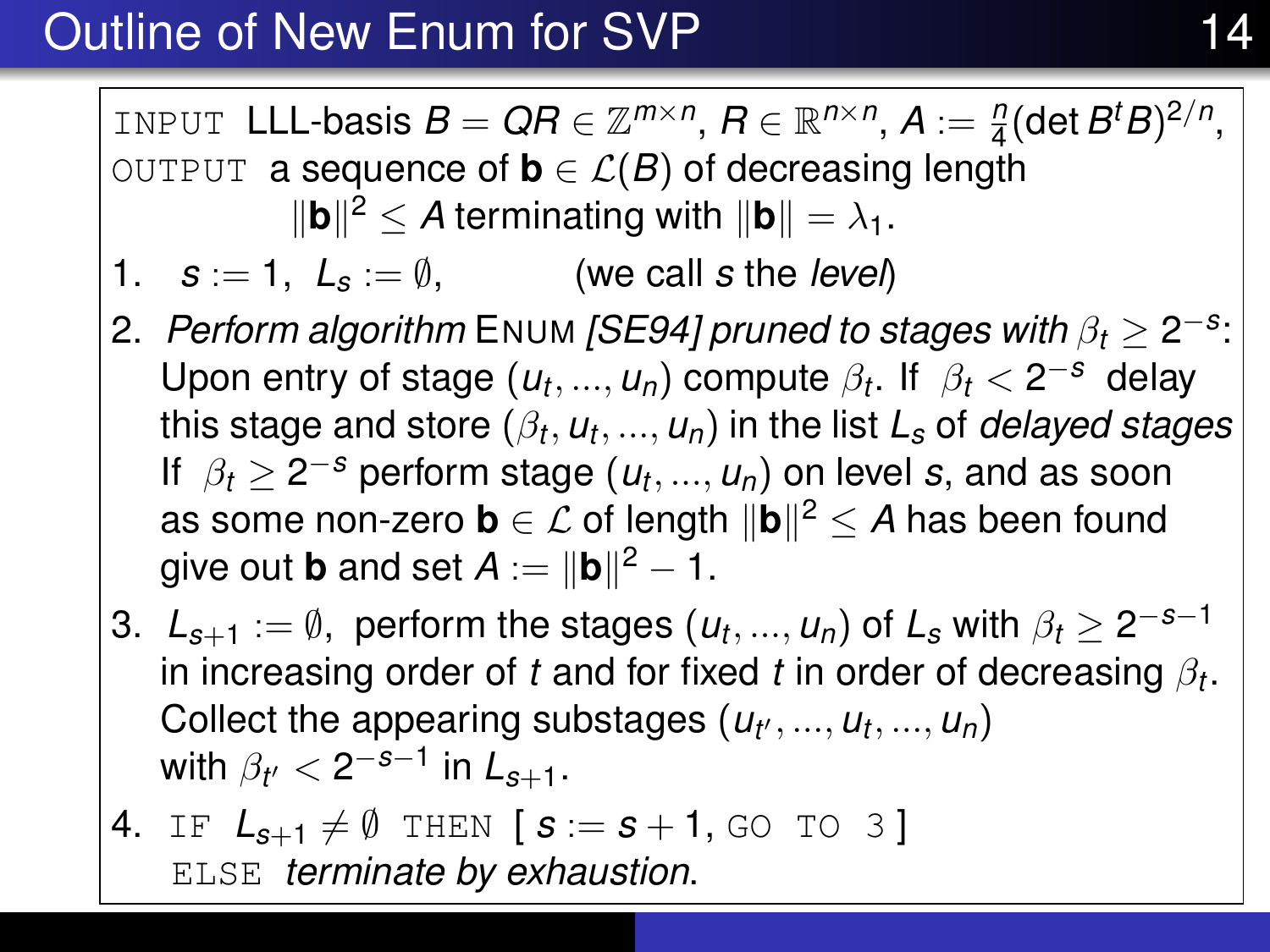### Proof of Theorem 4.1 15

**Thm 4.1** NEW ENUM solves SVP in time  $n^{O(1)} + (O(n^{2b-\varepsilon}))^{\frac{n+1}{4}}$ if  $rd(\mathcal{L}) = n^{-\frac{1}{2} - \varepsilon}, \varepsilon > 0$  and if  $\mathbf{b}_1 \parallel \leq \sqrt{2e\pi} n^b$ .

NEW ENUM essentially performs stages in decreasing order of the success rate  $\beta_t$ . Let  $\mathbf{b}' = \sum_{i=1}^n u'_i \mathbf{b}_i \in \mathcal{L}$  denote the unique vector of length  $\lambda_1$  that is found by NEW ENUM.

Let  $\beta'_{t}$  be the success rate of stage  $(u'_{t},...,u'_{n})$ . NEW ENUM performs stage  $(u'_t, ..., u'_n)$  prior to all stages  $(u_t, ..., u_n)$  of success rate  $\beta_t \leq \frac{1}{2}$  $\frac{1}{2}\beta'_t$ 

*Simplifying assumption.* We assume that NEW ENUM performs stage  $(u'_t, ..., u'_n)$  prior to all stages of success rate  $\beta_t < \beta'_t$ , ( i.e.,  $\rho_t < \rho'_t$ ). By definition  $\rho_t^2 = A - \|\pi_t(\mathbf{b})\|^2$  and  $\rho_t'^2 = A - \|\pi_t(\mathbf{b'})\|^2$ .

Without using the simplifying assumption, the proven time bound of Theorem 4.1 increases at most by the factor 2.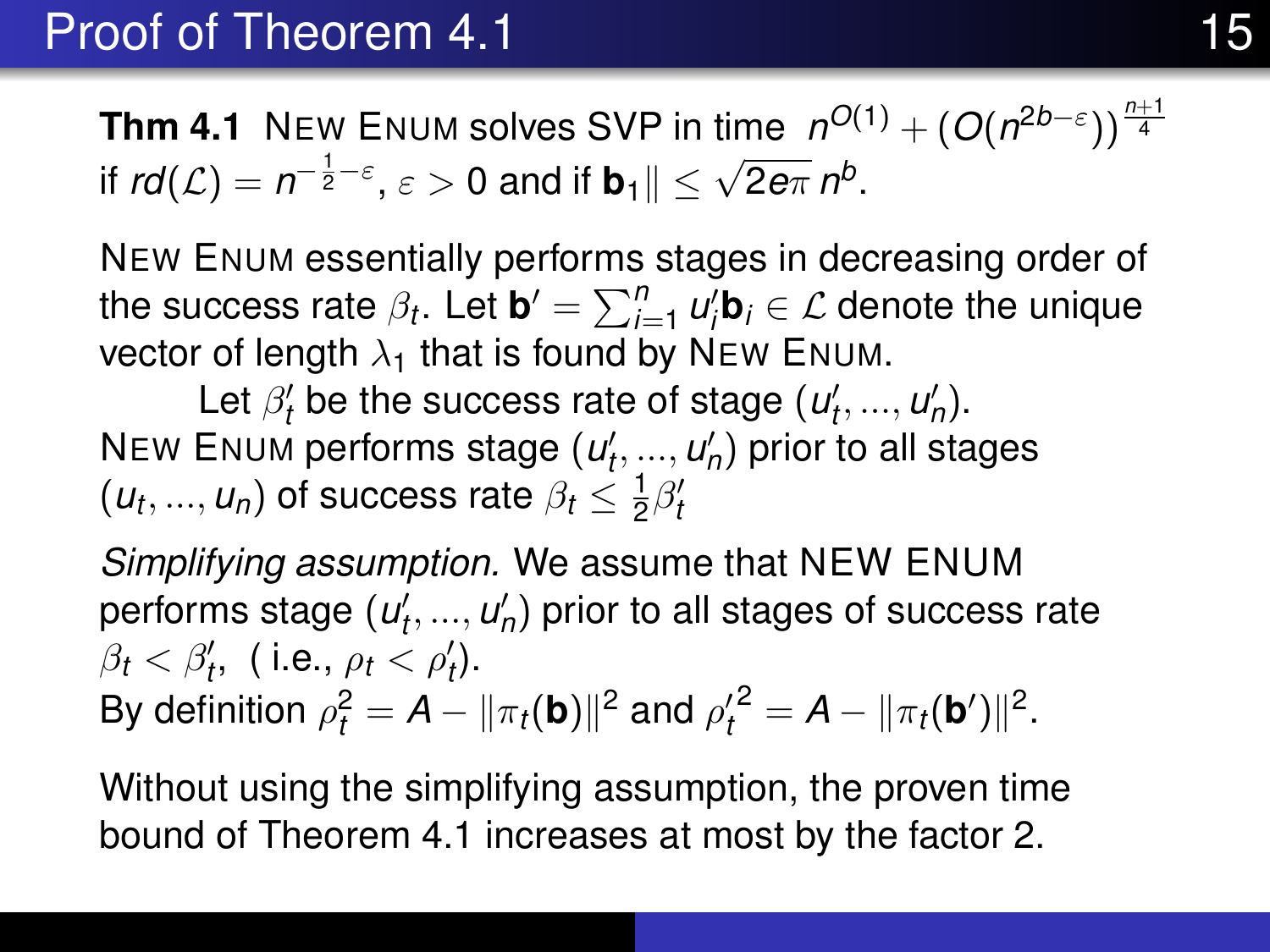#### A proven version of the volume heuristics 16

Consider the number  $\mathcal{M}_t$  of stages  $(\boldsymbol{\mathit{u}}_t, ..., \boldsymbol{\mathit{u}}_n)$  with  $\|\pi_t(\sum_{i=t}^n u_i \mathbf{b}_i)\| \leq \lambda_1$ :  $\mathcal{M}_t := \#(\mathcal{B}_{n-t+1}(\mathbf{0}, \lambda_1) \cap \pi_t(\mathcal{L}))$ . Modulo the heuristic simplifications M*<sup>t</sup>* covers the stages that precede  $(u'_t, ..., u'_n)$  and those that finally prove  $\|\mathbf{b}'\| = \lambda_1$ .

**Lemma 4.2** 
$$
\mathcal{M}_t \leq e^{\frac{n-t+1}{2}} \prod_{i=t}^n (1 + \frac{\sqrt{8\pi} \lambda_i}{\sqrt{n-t+1} r_{i,i}}).
$$

**Proof.** We use the method of Lemma 1 of [MO90] and follow the adjusted proof of (2) in section 4.1 of [HS07]. We abbreviate  $n_t = n - t + 1$ . Consider the ellipsoid

 $\mathcal{E}_t = \{(\textit{\textbf{x}}_t, ..., \textit{\textbf{x}}_n)^t \in \mathbb{R}^{n_t} \, | \, \|\pi_t(\sum_{i=t}^n \textit{\textbf{x}}_i\textit{\textbf{b}}_i)\|^2 \leq \lambda_1^2 \, \},$  where  $\|\pi_t(\sum_{i=t}^n x_i b_i)\|^2 = \sum_{i=t}^n \sum_{j=i}^n (r_{i,j} x_j)^2 = \sum_{i=t}^n \sum_{j=i}^n (\mu_{j,i} x_j)^2 \|\mathbf{b}_i^*\|^2.$ By definition  $\mathcal{M}_t \leq \#(\mathcal{E}_t \cap \mathbb{Z}^{\mathit{n}_t})$ . We set

$$
\sum_{i} \mathbf{x} := \sum_{j>i} \frac{r_{i,j}}{r_{i,i}} x_{j} \text{ and } x'_{i} := x_{i} + [\sum_{i} \mathbf{x}],
$$
  

$$
\{\sum_{i} \mathbf{x}\} := \sum_{i} \mathbf{x} - [\sum_{i} \mathbf{x}],
$$

$$
\mathcal{F}_{t} := \{(x'_{t}, ..., x'_{n})^{t} \in \mathbb{R}^{n_{t}} | \sum_{i=t}^{n} (x'_{i} + \{\sum_{i} \mathbf{x}\})^{2} r_{i,i}^{2} \leq \lambda_{1}^{2}\}.
$$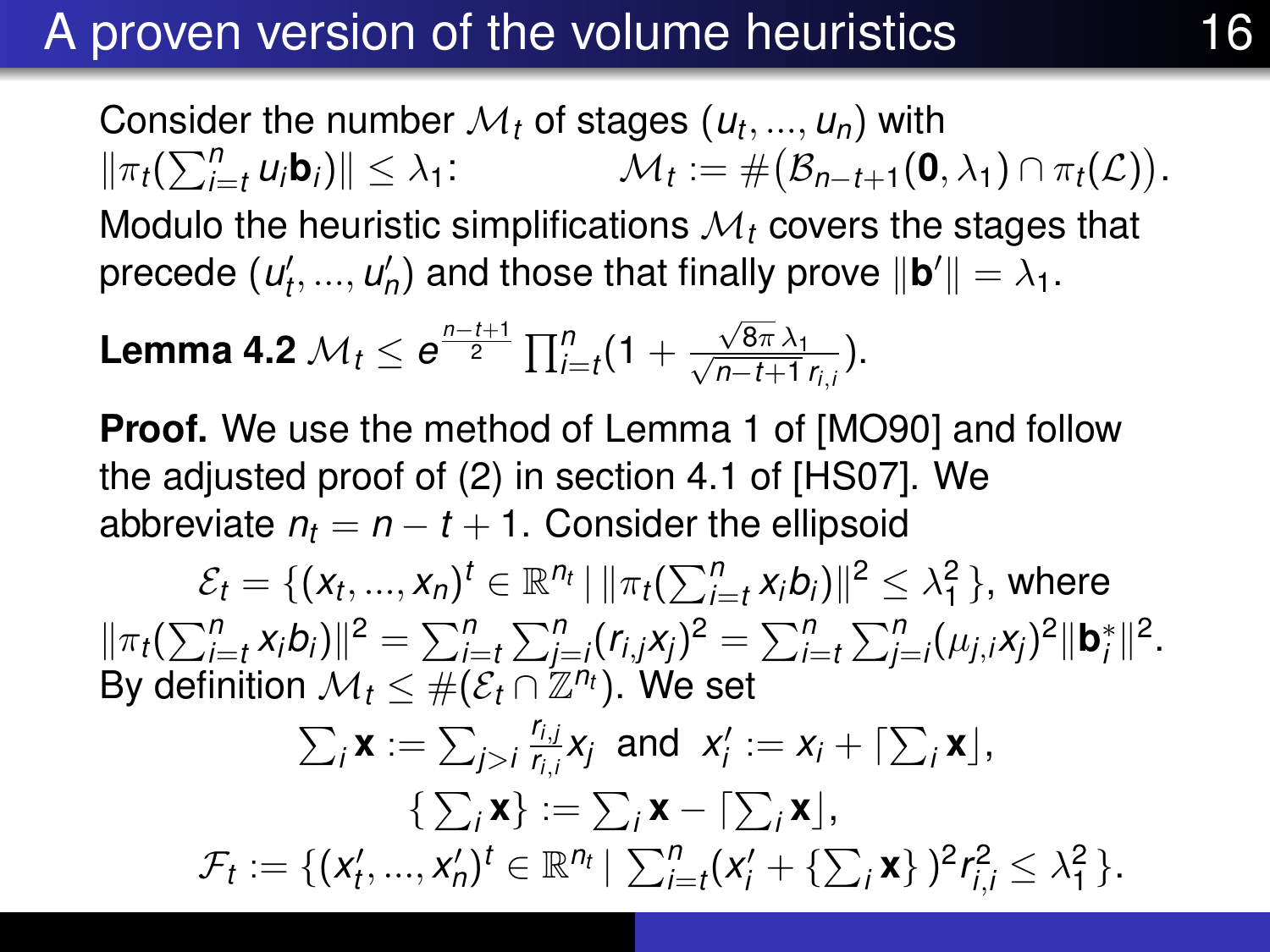# $\mathsf{Claim} \quad \#(\mathcal{E}_t \cap \mathsf{Z}^{n_t}) \leq \#(\mathcal{F}_t \cap \mathbb{Z})$

Proof. The transformation  $(x_t, ..., x_n) \mapsto (x'_t, ..., x'_n)$  is injective. [ If  $i \geq t$  is the least index such that  $(y_i, ..., y_n)$  and  $(z_i, ..., z_n)$  $\text{differ then } y_i' \neq z_i'.$  Moreover  $(x_i' + {\{\sum_i \mathbf{x}\}})r_{i,i} = \sum_{j=i}^n r_{i,j}x_j.$ We simplify  $\mathcal{E}_t$  to  $\qquad \mathcal{E}'_t = \{ \mathbf{x}' \in \mathbb{R}^{n_t} \, | \, \sum_{i=t}^n x'_i \}$  $2r_{i,j}^2 \leq 4\lambda_1^2$ . Since  $|\set{\sum_i \mathbf{x}}| \leq \frac{1}{2}$ ,  $x_i \in \mathbb{Z}$  and  $|x_i + \varepsilon|^2 \geq x_i^2/4$  for  $|\varepsilon| \leq \frac{1}{2}$  we  $\mathsf{see}$  that  $\mathcal{F}_t \cap \mathbb{Z}^{n_t} \subset \mathcal{E}'_t \cap \mathbb{Z}^{n_t}.$  Hence  $\mathcal{M}_t \leq \#(\mathcal{E}'_t \cap \mathbb{Z}^{n_t}).$ We bound  $\#(\mathcal{E}'_t \cap \mathbb{Z}^{n_t})$  using the method of [MO90, Lemma 1]. Denoting  $N_r := \# \{ (k_t, ..., k_n)^t \in \mathbb{Z}^{n_t} \mid \sum_{i=t}^n r_{i,i}^2 k_i^2 = r \}$  we have  $\#(\mathcal{E}'_t \cap \mathbb{Z}^{n_t}) = \sum_{\lambda} N_{\lambda} e^{s(4\lambda_1^2 - r)n_t} \leq e^{s4\lambda_1^2 n_t} \sum_{\lambda}$ 0≤*r*≤4λ 2 1 *r*≥0 *N<sup>r</sup> e* −*srn<sup>t</sup>*  $\leq e^{s4\lambda_1^2n_t}\prod^n$ *i*=*t*  $\sum$ *ki*∈Z  $e^{-s r_{i,i}^2 k_i^2 n_t} \leq e^{s 4 \lambda_1^2 n_t} \prod_{i=1}^n$ *i*=*t*  $(1 +$  $\frac{\sqrt{\pi}}{\sqrt{\textsf{sn}_t} r_{i,i}}$ since  $\sum_{k \in \mathbb{Z}} e^{-Tk^2} = 1 + 2 \sum_{k=1}^{\infty} e^{-Tk^2} \le 1 + 2 \int_{0}^{\infty} e^{-Tx^2} dx =$  $1 + \sqrt{\pi/T}$ . We get for  $s := 1/(8\lambda_1^2)$  :  $\#(\mathcal{E}'_t \cap \mathbb{Z}^{n_t}) \leq e^{n_t/2} \prod_{i=t}^n (1 +$ √  $\frac{\sqrt{8\pi\,\lambda_1}}{2}$  $\overline{n}_t$   $r_{i,j}$ ).  $\qquad \qquad \Box$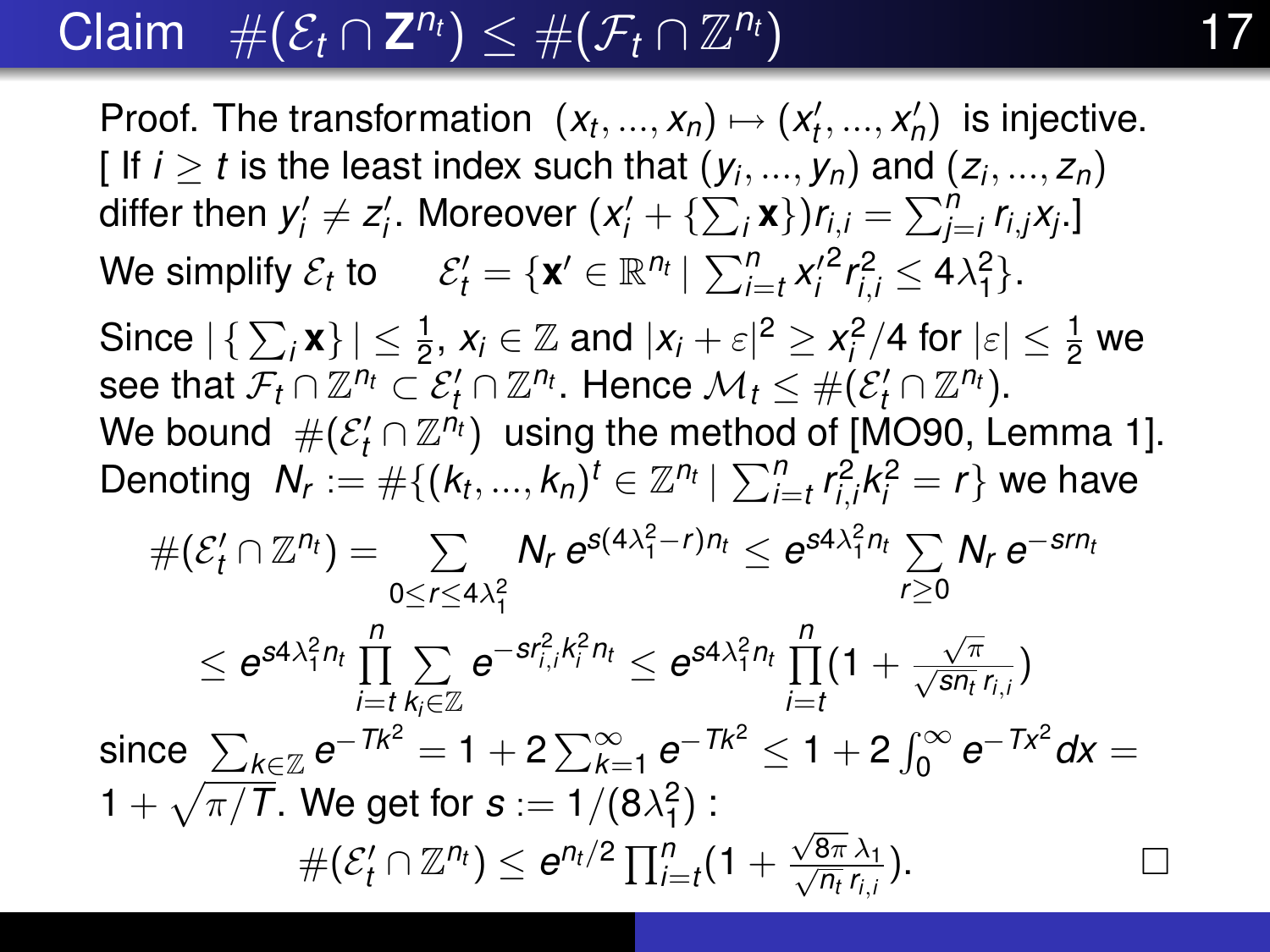#### Proof of Theorem 4.1 continued 18

Now  $r_{i,i}^2 = \|\mathbf{b}_1\|^2 q^{i-1}, \ \ \lambda_1^2/(\gamma_n \, rd(\mathcal{L})^2) = (\det \mathcal{L})^{\frac{2}{n}} = \|\mathbf{b}_1\|^2 q^{\frac{n-1}{2}}$ hold by GSA and thus  $\gamma_n \geq \frac{n}{2\, e \pi}$  directly imply for  $i=t,...,n$ √  $n - t + 1$   $r_{i,i}$  ≤ √  $\overline{2e\pi}$  *rd*( $\mathcal{L}$ )<sup>-1</sup> $\lambda$ <sub>1</sub>  $q^{(2i-n-1)/4}$ . By Lemma 4.2  $\mathcal{M}_t \leq \prod_{i=t}^n$  $e^{\sqrt{\pi} r d(\mathcal{L})^{-1} \lambda_1 q^{(2i-n-1)/4} + \sqrt{\lambda_1}}$  $\frac{\lambda_1 q^{(2l-n-1)/4} + \sqrt{8e}\pi \lambda_1}{\sqrt{2\pi} \lambda_1}$  $\frac{n}{n-t+1}$  *r*<sub>*i*,*i*</sub> For  $\bar{\eta} :=$  2  $+$  $\sqrt{e}$ ,  $t := \frac{n}{2} + 1 - c$ ,  $\mathit{m}(q, c) := [\textrm{if} \; c > 0 \; \textrm{then} \; q^{\frac{1-c^2}{4}} \; \textrm{else 1}]$  we get  $\mathcal{M}_t \leq m(q, c) \left( \frac{\bar{\eta} \sqrt{2d}}{\sqrt{2d-1}} \right)$  $\frac{\bar{\eta}\sqrt{2e\pi}\lambda_1}{\sqrt{2e\pi}\lambda_2}$  $\frac{\bar{\eta} \sqrt{2e\pi} \lambda_1}{n-t+1} r d(\mathcal{L})$ <sup>n−*t*+1</sup>/ det  $\pi_t(\mathcal{L})$ , (4.1) because  $m(q, c) = q^{\frac{1-c^2}{4}} = q^{-\sum_{i=0}^c (2i-1)/4)} \ge \prod_{i=t}^{n/2+1}$ √ *n*−*t*+1 *ri*,*<sup>i</sup>*  $rac{\overline{n}}{\overline{n}\sqrt{2e_{\pi}}\lambda_1}$ for  $c > 0$ . We see from  $(4.1)$  and  $\det \pi_t(\mathcal{L}) = \|\mathbf{b}_1\|^{n-t+1} q^{\sum_{i=t-1}^{n-1} i/2}$  that  $\mathcal{M}_t \leq m(q, c) \left( \frac{\bar{\eta} \sqrt{2}}{\sqrt{p-t+1}} \right)$  $\frac{\bar{\eta}\sqrt{2eπ λ_1}}{\sqrt{2eπ}}$  $\frac{\bar{\eta}\sqrt{2e\pi}\,\lambda_1}{\bar{n}-t+1}\frac{1}{\mathit{rd}(\mathcal{L})\left\Vert \mathbf{b}_1\right\Vert }\Big)^{n-t+1}/q^{\sum_{i=t-1}^{n-1}i/2}$ (4.2)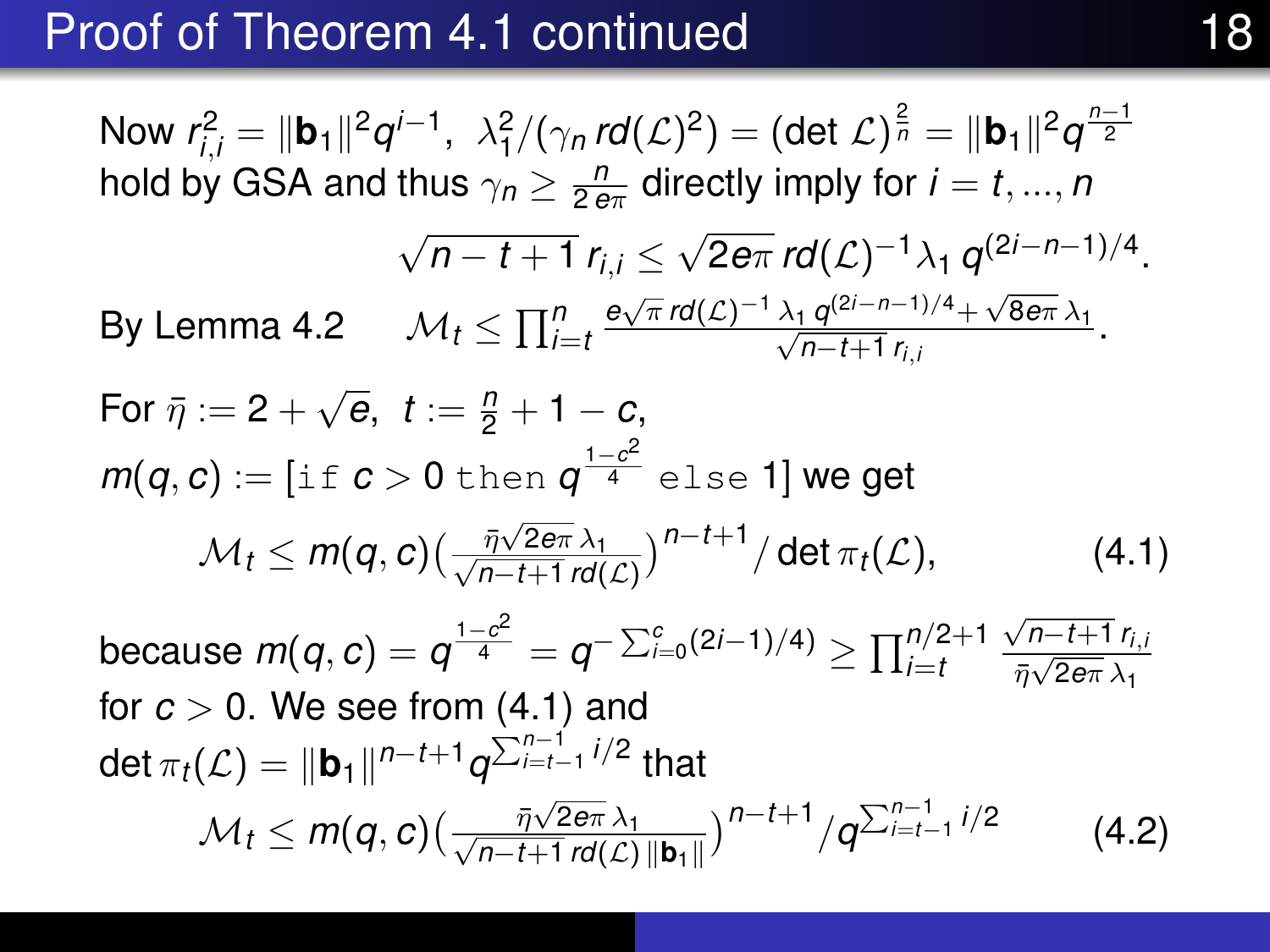Now 
$$
\gamma_n \leq \frac{1.744(n+o(n))}{2e\pi} [KL78]
$$
 implies via GSA  
\n
$$
\frac{e\pi \lambda_1^2}{nrd(C)^2 ||\mathbf{b}_1||^2} \leq q^{\frac{n-1}{2}}
$$
 for  $n \geq n_0$ . (4.3)  
\n(4.2), (4.3),  $\frac{1}{n-1} \sum_{i=t-1}^{n-1} i = \frac{n}{2} - \frac{(t-1)(t-2)}{2(n-1)}$  yield  
\n $\mathcal{M}_t \leq m(q, c) \left(\frac{\bar{\eta} \sqrt{2e\pi} \lambda_1}{\sqrt{n-t+1} rd(C) ||\mathbf{b}_1||}\right)^{n-t+1} \left(\frac{\sqrt{n} rd(C) ||\mathbf{b}_1||}{\sqrt{e\pi} \lambda_1}\right)^{n-\frac{(t-1)(t-2)}{n-1}}$ .  
\nThe difference of the exponents  
\n
$$
\mathbf{de}(t) = n - \frac{(t-1)(t-2)}{n-1} - n + t - 1 = (t-1)(1 - \frac{t-2}{n-1})
$$
  
\nis positive for  $t \leq n$  and maximal for  $t_{max} = \frac{n}{2} + 1$ ,  
\n
$$
\mathbf{de}(\frac{n}{2} + 1 - c) = \frac{n+1}{4} + \frac{1/4 - c^2}{n-1}
$$
. We get for  $||\mathbf{b}_1|| \leq \sqrt{2e\pi} n^b \lambda_1$ ,  
\n $t = \frac{n}{2} + 1 - c$ :  $\mathcal{M}_t \leq m(q, c) \left(\mathcal{O}(n^{\frac{1}{2} + b} rd(C))\right)^{\frac{n+1}{4} + \frac{1/4 - c^2}{n-1}}$ .

Hence  $\mathcal{M}_t = (\mathcal{O}(n^{\frac{1}{2}+2b}rd(\mathcal{L}))^{\frac{n+1}{4}}.$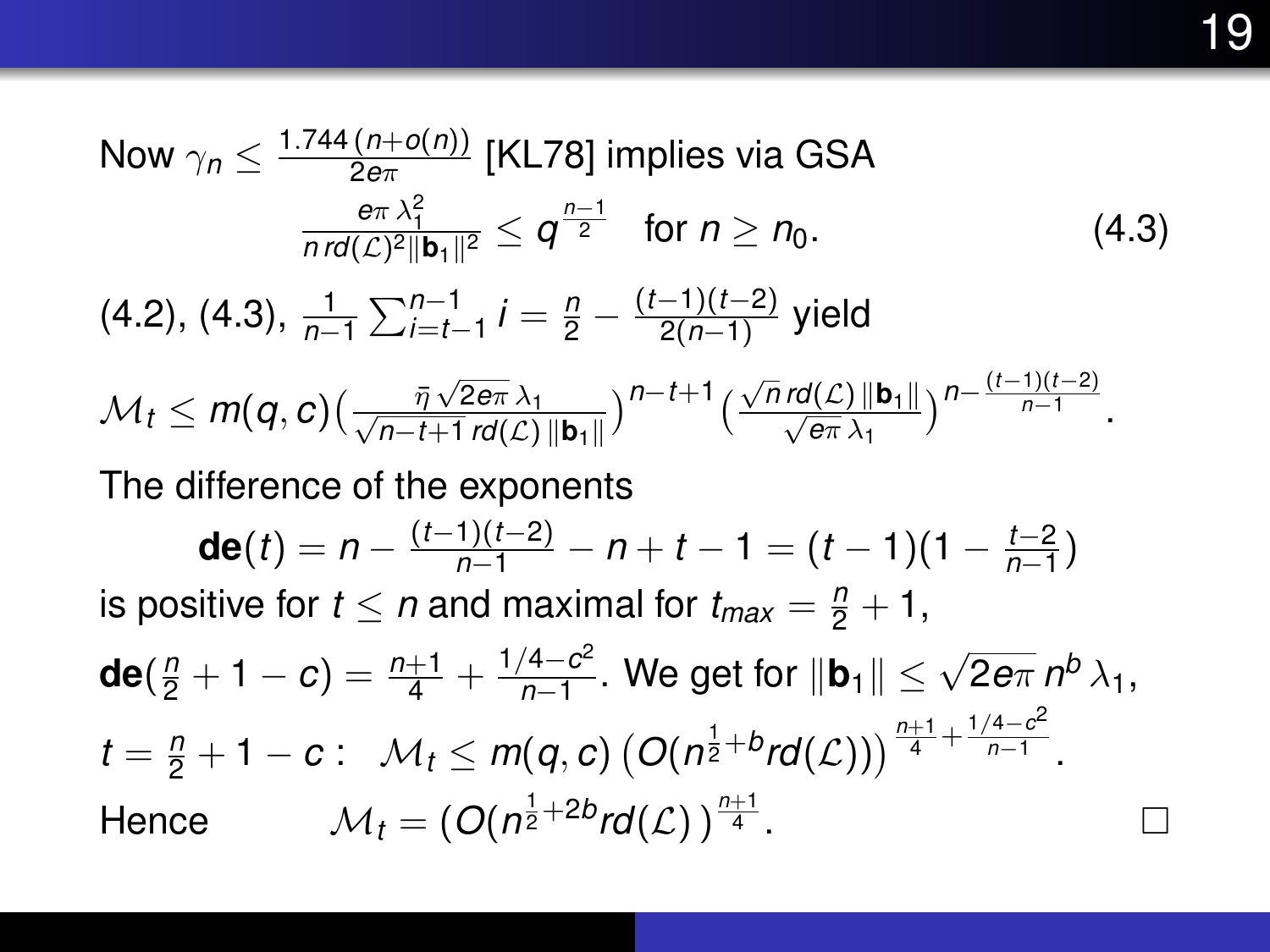#### **Main open problem**

Can the factoring algorithm be improved by the method of the number field sieve ?

We factor *N* via easy CVP-solutions that correspond to multiplicative relations mod *N*, related to the quadratic sieve. The last coordinate of an CVP-solution yields a multiplicative relation of the factor base, under the natural logarithm ln.

How to incorporate mod *N* reductions under the ln transform ?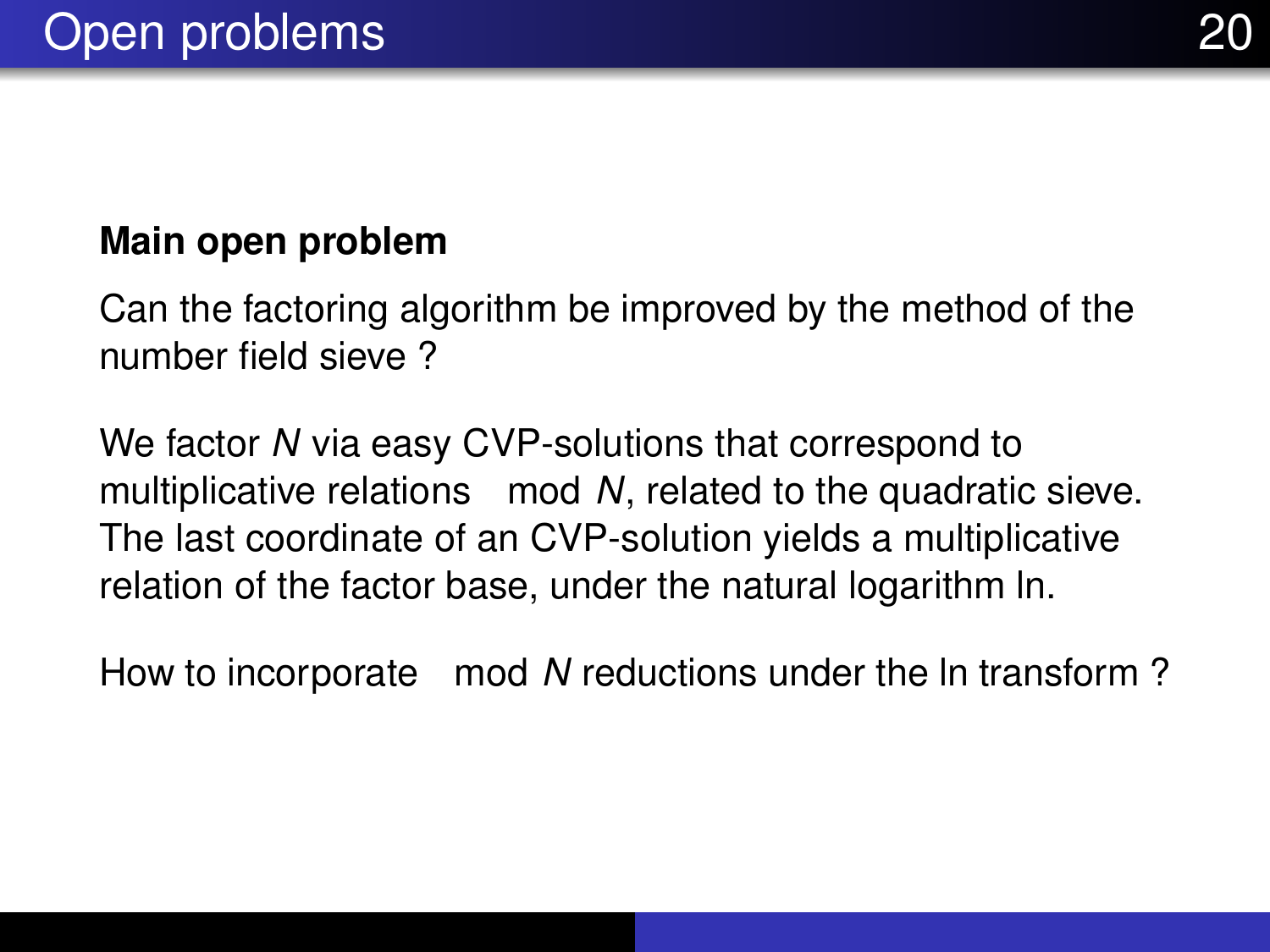- Ad95 *L.A. Adleman*, Factoring and lattice reduction. Manuscript, 1995.
- AEVZ02 *E. Agrell, T. Eriksson, A. Vardy and K. Zeger*, Closest point search in lattices. *IEEE Trans. on Inform. Theory*, **48** (8), pp. 2201–2214, 2002.
	- Aj96 *M. Ajtai*, Generating hard instances of lattice problems. In Proc. 28th Annual ACM Symposium on Theory of Computing, pp. 99–108, 1996.
	- AD97 *M. Ajtai and C. Dwork*, A public-key cryptosystem with worst-case / average-case equivalence. In Proc 29-th STOC, ACM, pp. 284–293, 1997.
	- Ba86 *L. Babai*, On Lovasz' lattice reduction and the nearest lattice point problem. *Combinatorica* **6 (1)**, pp.1–13, 1986.
	- BL05 *J. Buchmann and C. Ludwig*, Practical lattice basis sampling reduction. eprint.iacr.org, TR 072, 2005.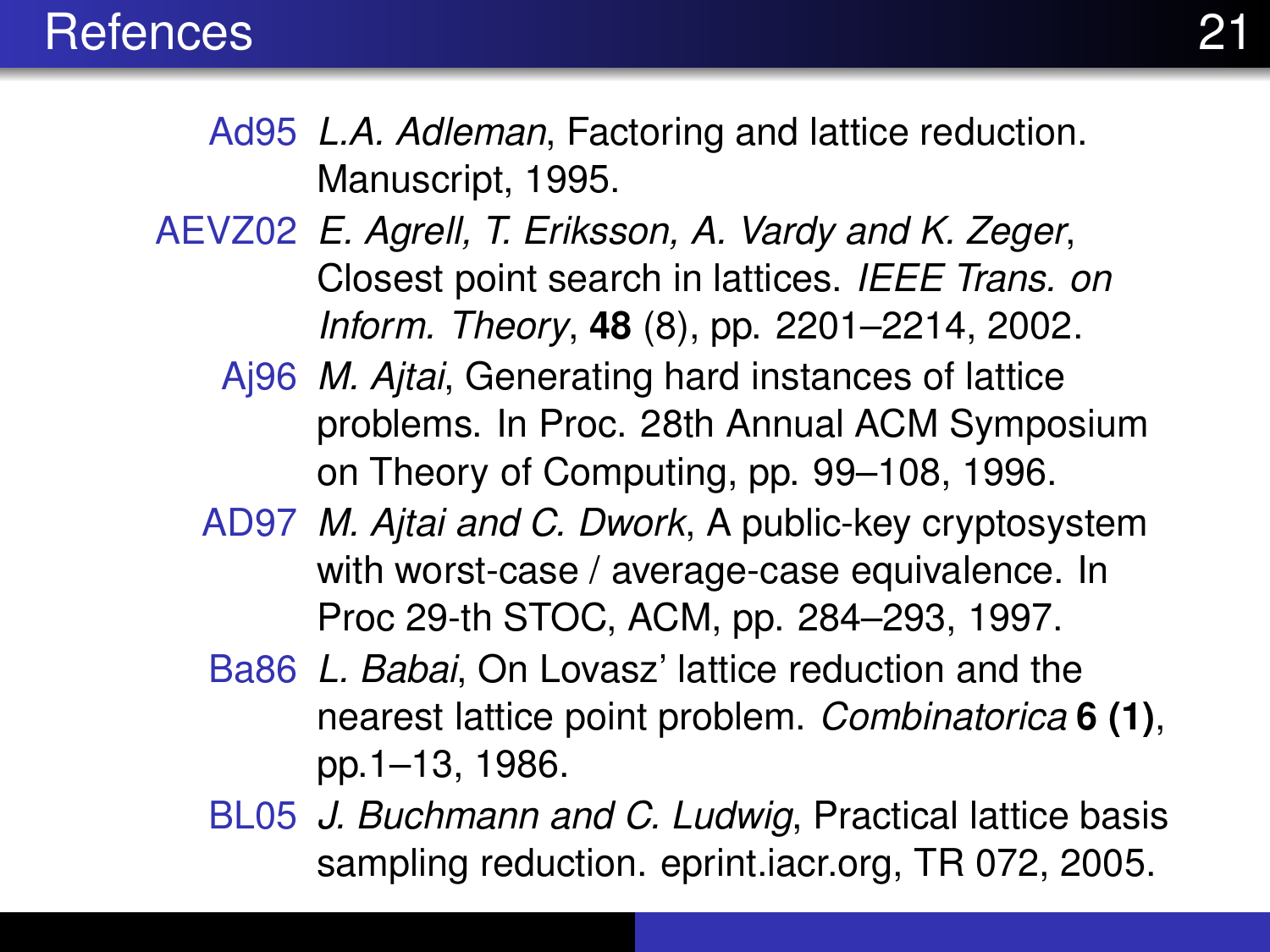- Ca98 *Y.Cai*, A new transference theorem and applications to Ajtai's connection factor. ECCC, Report No. 5, 1998.
- CEP83 E.R. Canfield, P. Erdös and C. Pomerance, On a problem of Oppenheim concerning "Factorisatio Numerorum". *J. of Number Theory*, **17**, pp. 1–28, 1983.
	- CS93 *J.H. Conway and N.J.A. Sloane*, Sphere Packings, Lattices and Groups. third edition, Springer-Verlag1998.
	- FP85 *U. Fincke and M. Pohst*, Improved methods for calculating vectors of short length in a lattice, including a complexity analysis. *Math. of Comput.*, **44**, pp. 463–471, 1985.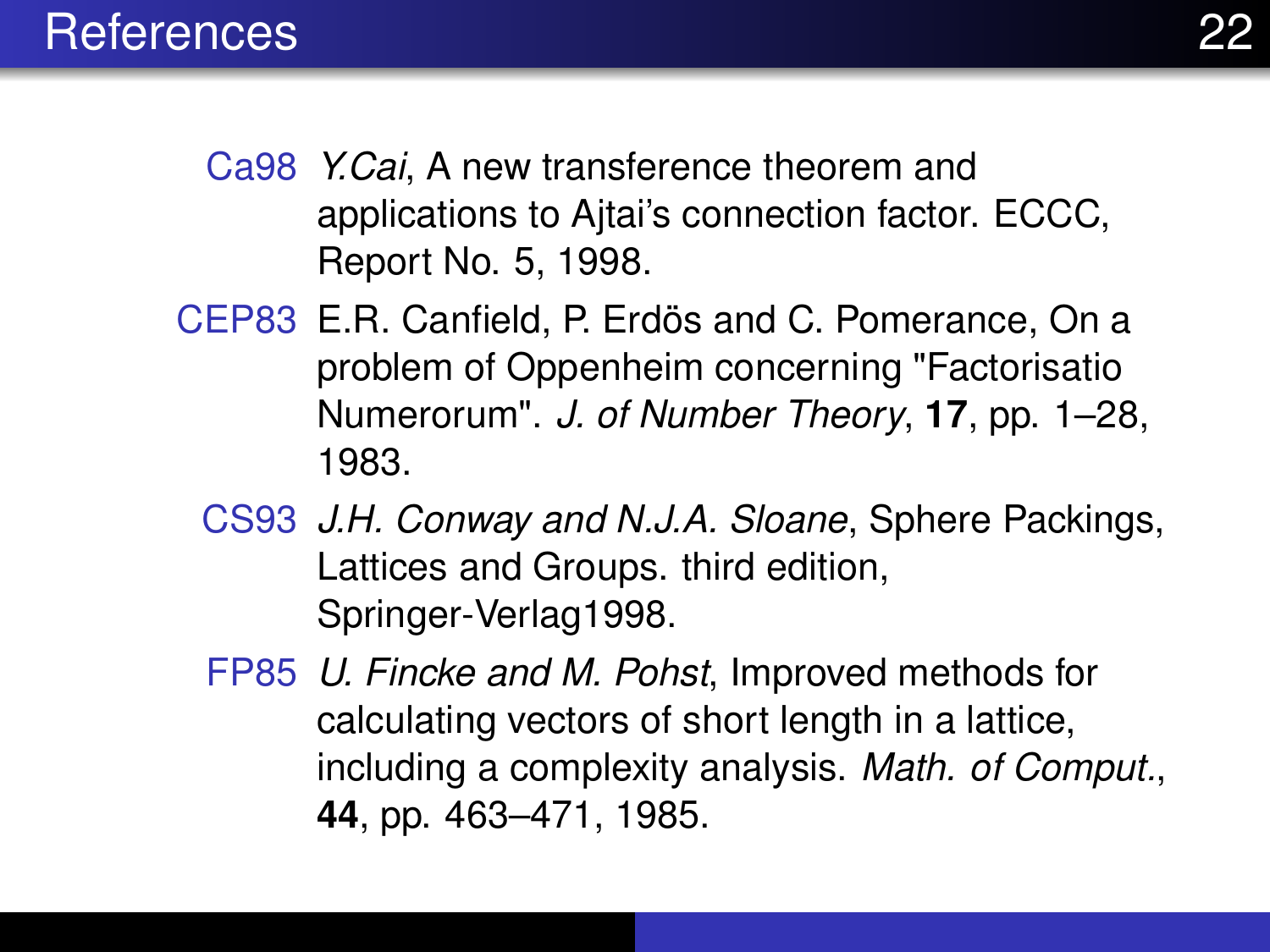HHHW09 *P.Hirschhorn, J. Hoffstein, N. Howgrave-Graham, W. Whyte*, Choosing NTRUEncrypt parameters in light of combined lattice reduction and MITM approaches. In Proc. ACNS 2009, LNCS 5536, Springer-Verlag,pp. 437–455, 2009.

- HPS98 *J. Hoffstein, J. Pipher and J. Silverman*, NTRU: A ring-based public key cryptosystem. In Proc. ANTS III, LNCS 1423, Springer-Verlag, pp. 267–288, 1998.
	- H07 *N. Howgrave-Graham*, A hybrid lattice–reduction and meet-in-the-middle attiack against NTRU. In Proc, CRYPTO 2007, LNCS 4622, Springer-Verlag, pp. 150–169, 2007.
	- HS07 *G. Hanrot and D. Stehlé*, Improved analysis of Kannan's shortest lattice vector algorithm. In Proc. CRYPTO 2007, LNCS 4622, Springer-Verlag,pp. 170–186, 2007.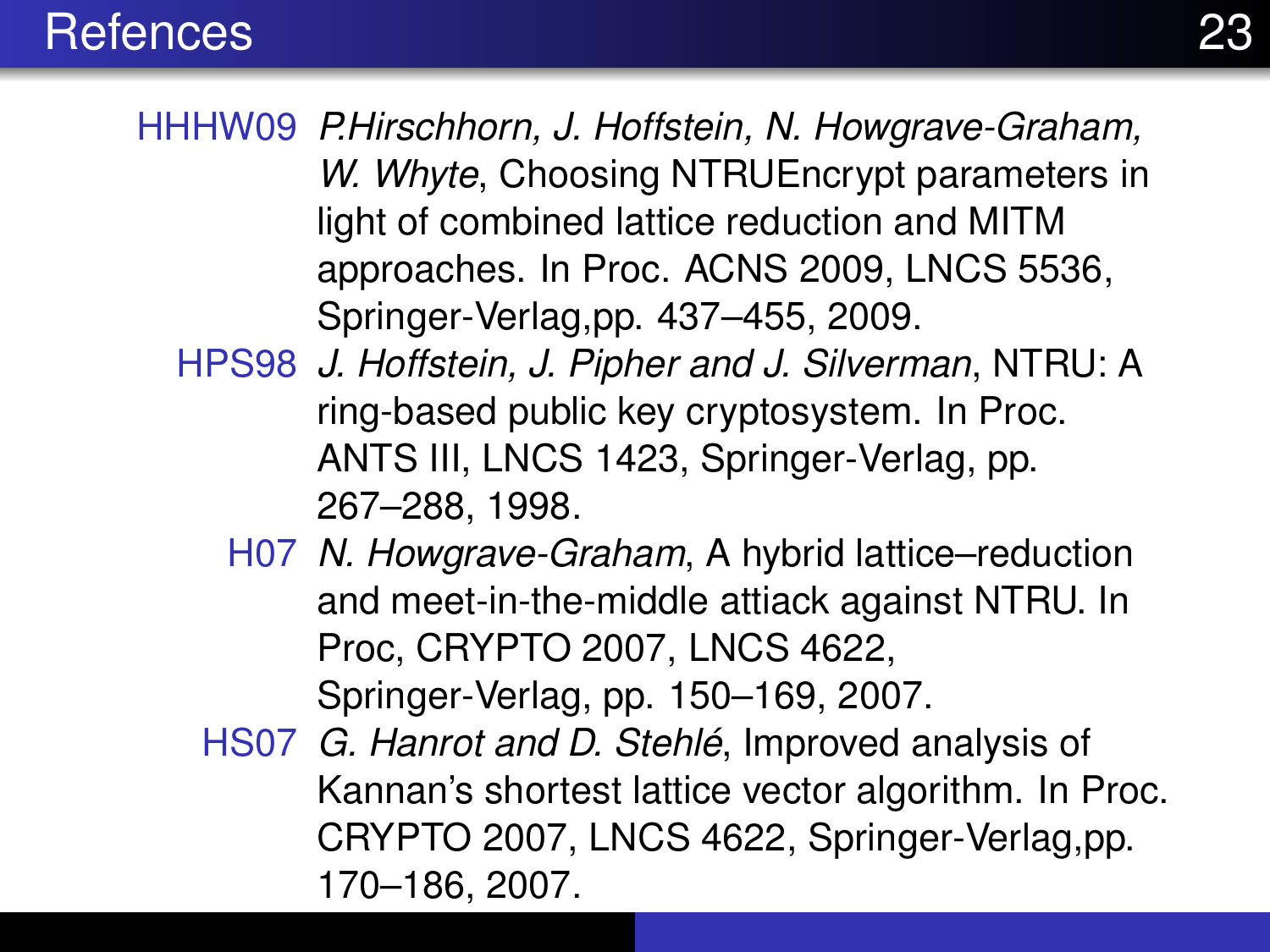- HS08 *G. Hanrot and D. Stehlé*, Worst-case Hermite-Korkine-Zolotarev reduced lattice bases. CoRR, abs/0801.3331, http://arxix.org/abs/0801.3331.
- Ka87 *R. Kannan*, Minkowski's convex body theorem and integer programming. *Math. Oper. Res.*, **12**, pp. 415–440, 1987.
- KL78 *G.A.Kabatiansky and V.I. Levenshtein*, Bounds for packing on a sphere and in space. *Problems of Information Transmission*, **14**, pp. 1–17, 1978.
- LLL82 *H. W. Lenstra Jr., , A. K. Lenstra, and L. Lovász* , Factoring polynomials with rational coefficients, Mathematische Annalen 261, pp. 515–534, 1982.
- MO90 *J. Mazo and A. Odlydzko*, Lattice points in high-dimensional spheres. Monatsh. Math. 110, pp. 47–61, 1990.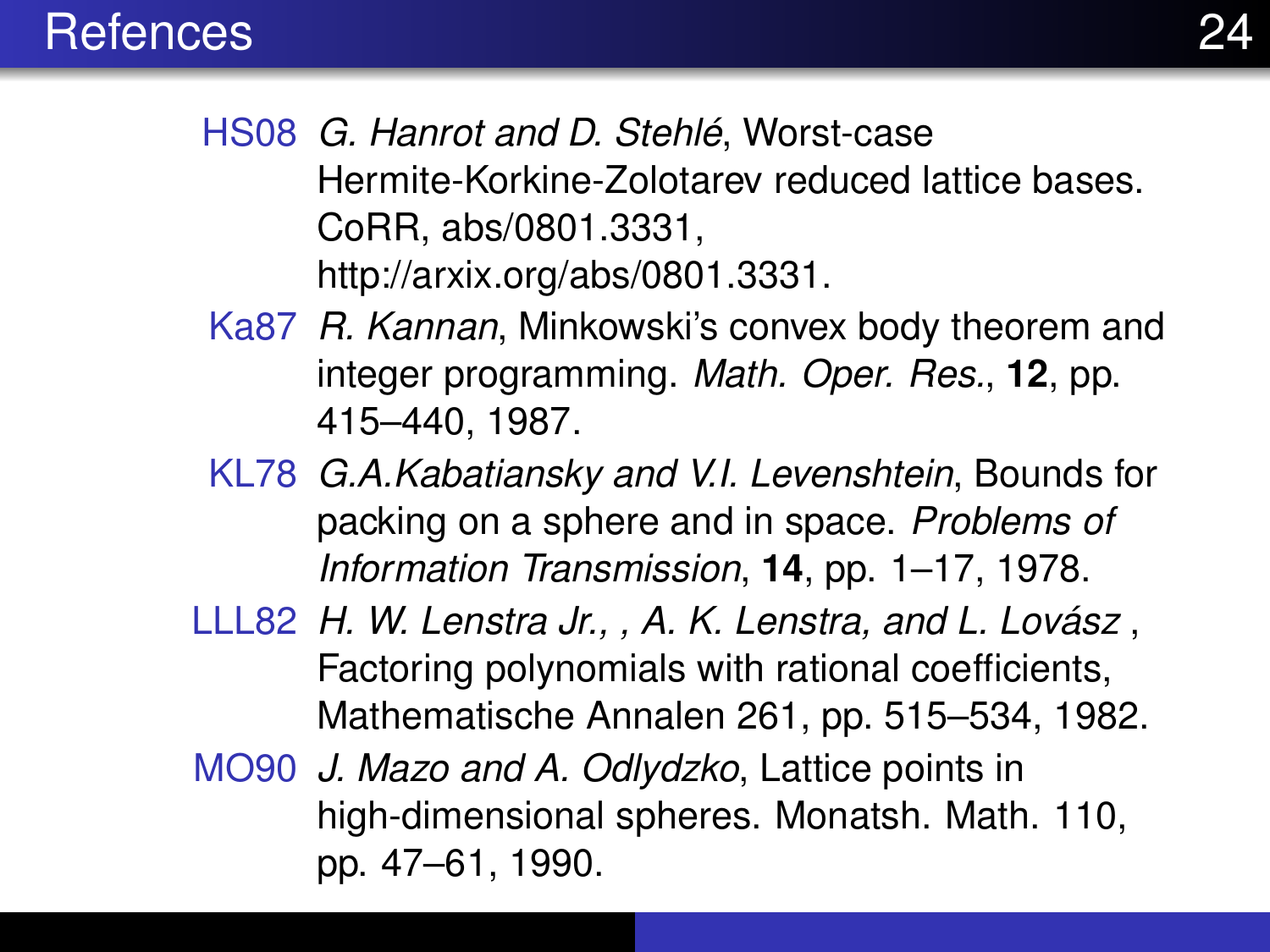- MG02 *D. Micciancio and S. Goldwasser*, Complexity of Lattice Problems: A Cryptographic Perspective. Kluwer Academic Publishers, Boston, London, 2002.
	- S87 *C.P. Schnorr*, A Hierarchy of Polynomial Time Lattice Basis Reduction Algorithms. *Theoret. Comput. Sci.*, **53**, pp. 201–224, 1987.
	- S93 *C.P.Schnorr*, Factoring integers and computing discrete logarithms via Diophantine approximation. In *Advances in Computational Complexity*, AMS, *DIMACS Series in Discrete Mathematics and Theoretical Computer Science*, **13**, pp. 171–182, 1993. Preliminary version in Proc. EUROCRYPT'91, LNCS 547, Springer-Verlag,pp. 281–293, 1991.

//www.mi.informatik.uni-frankfurt.de.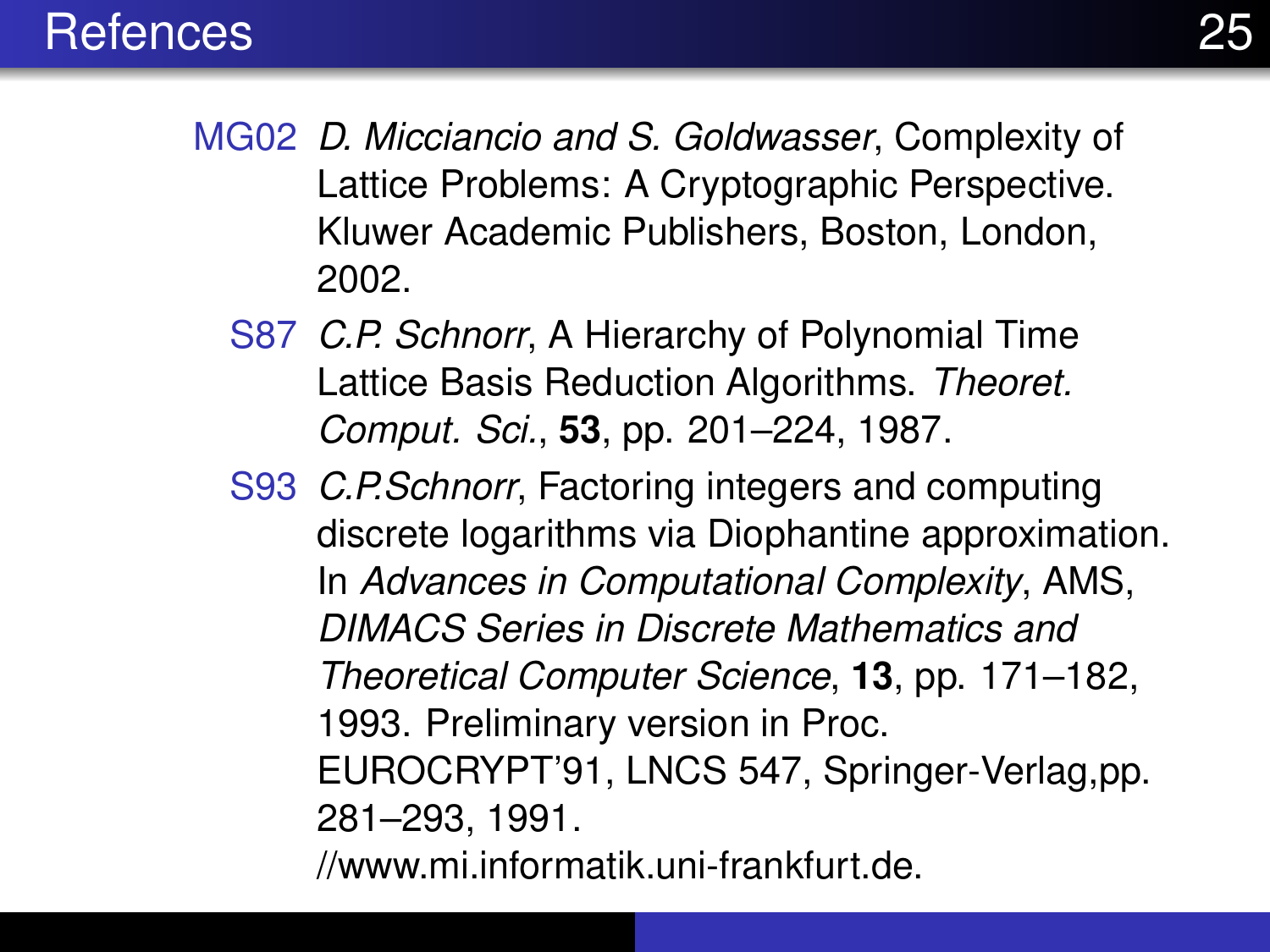- SE94 *C.P. Schnorr and M. Euchner*, Lattce basis reduction: Improved practical algorithms and solving subset sum problems. Mathematical Programming **66**, pp. 181–199, 1994.
- SH95 *C.P. Schnorr and H.H. Hörner*, Attacking the Chor–Rivest cryptosystem by improved lattice reduction. In Proc. EUROCRYPT'95, LNCS 921, Springer-Verlag, pp. 1–12, 1995.
	- S03 *C.P. Schnorr*, Lattice reduction by sampling and birthday methods. Proc. STACS 2003: 20th Annual Symposium on Theoretical Aspects of Computer Science, LNCS 2007, Springer-Verlag, pp. 146–156, 2003.
	- S06 *C.P. Schnorr*, Fast LLL-type lattice reduction. Information and Computation, **204**, pp. 1–25, 2006.